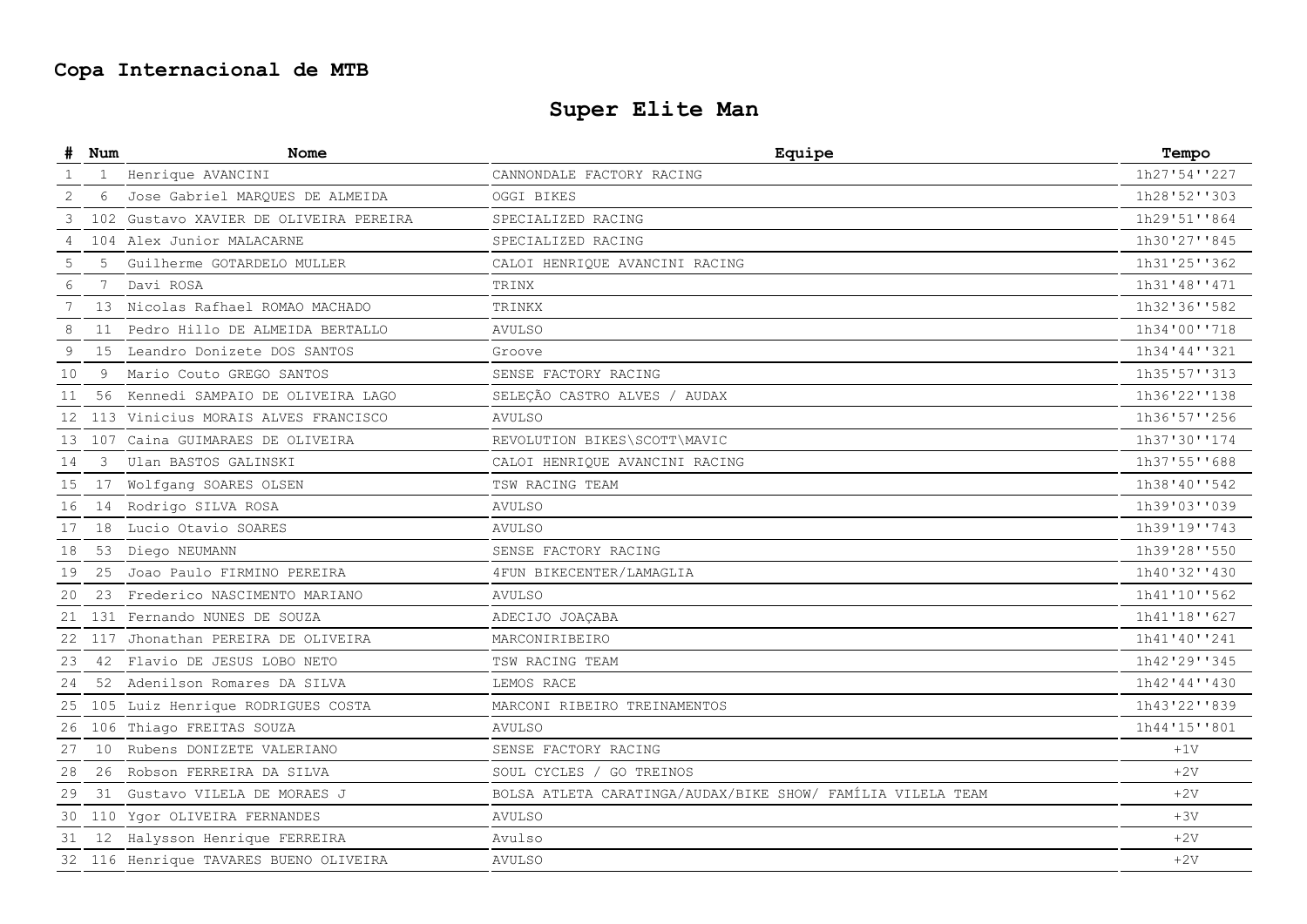|    | Num | Nome                                    | Equipe                           | Tempo          |
|----|-----|-----------------------------------------|----------------------------------|----------------|
|    |     | 33 115 Erli MARTINS LOPES               | BIKE BIER                        | $+2V$          |
| 34 |     | 101 Mario Antonio ARNOLD PRIETO         | FEDERACION PARAGUAYA DE CICLISMO | $+2V$          |
| 35 |     | 124 Thales FELIPE SOUZA MACHADO         | CASTRO ALVES                     | $+2V$          |
| 36 |     | 118 Joao MARTINS DE MORAES              | LIFE MEDICAL CENTER / LMG        | $+2V$          |
|    |     | 37 127 Jesaias SILVA DOS SANTOS SALES   | SELEÇAO DE CASTRO ALVES MTB      | $+2V$          |
| 38 |     | 58 Luiz Felipe HUBER DE SALES           | Avulso                           | $+2V$          |
| 39 | 24  | Daniel Carneiro BRUM RIBEIRO ZOIA       | AUDAX BIKE / FSA / OBC           | $+2V$          |
| 40 |     | 114 Carlos Felipe KURTEN SEMCHECHEM     | CLUBE MARINGAENSE DE CICLISMO    | $+2V$          |
| 41 |     | 111 Marcos VILLARREAL CRISTALDO         | FEDERACION PARAGUAYA DE CICLISMO | $+2V$          |
| 42 |     | 134 Gustavo Eduardo COLACA SALES        | TEAM MAENO                       | $+2V$          |
|    |     | 43 132 Thyago SOUSA SILVA               | <b>AVULSO</b>                    | $+2V$          |
| 44 |     | 122 Roberth Willian BRITO SATURNINO     | WR ACESSORIA                     | $+3V$          |
| 45 |     | 34 Guilherme SAAD ALVES                 | <b>AVULSO</b>                    | $+3V$          |
|    |     | 46 108 Vitor DE ANDRADE BENTO           | FORTE MIX/ MULT REAL             | $+3V$          |
| 47 |     | 47 Luis Gabriel ASSUNCAO                | CLUBE MARINGAENSE DE CICLISMO    | $+3V$          |
| 48 |     | 128 Luan SANTOS BARRETO                 | SELEÇAO DE CASTRO ALVES MTB      | $+3V$          |
|    |     | 49 125 Luis Felipe DIAS MONTEIRO        | TEAM QUESIA DUARTE               | $+3V$          |
| 50 |     | 61 Hurilan Aparecido PEREZ INACIO       | GRIMALDI TEAM                    | $+3V$          |
|    |     | 51 121 Matheus SOARES DO CARMO ALVES    | BIKE STORE                       | $+3V$          |
| 52 |     | 35 Maximo Abel CRISTALDO                | FEDERACION PARAGUAYA DE CICLISMO | $+3V$          |
|    |     | 53 120 Lucas Henrique CARVALHO FERREIRA | AVULSO                           | $+3V$          |
|    |     | 54 103 Gabriel LUNKES PALUDO            | FEDERACION PARAGUAYA DE CICLISMO | $+3V$          |
| 55 |     | 28 Valmor HAUSMANN                      | SOUL CYCLES                      | $+3V$          |
|    |     | 56 123 Salomao BARROS DIAS STABILE      | ATACADAO DOS PISOS               | $+3V$          |
|    | 4   | Lucas HERMANN                           | FEDERACION PARAGUAYA DE CICLISMO | <b>DNF</b>     |
|    |     | 29 Luiz DUARTE                          | null                             | <b>DNF</b>     |
|    |     | 130 Rudson SOUZA                        | TEAM CAMITA                      | <b>DNF</b>     |
|    |     | 57 Rafael SOUZA                         | <b>DUBEM TEAM</b>                | <b>DNF</b>     |
|    |     | 39 Amos ALMEIDA                         | GIUGIU RACING TEAN               | <b>DNF</b>     |
|    |     | 133 MARQUES Bonfim                      | TEAM CAMITA                      | <b>DNF</b>     |
|    |     | 119 Lucas SILVA                         | AVULSO                           | $\mathbf{DNF}$ |
|    |     | 48 Willian BRITO                        | WR ASSESSORIA - BIKE BRASIL      | DNF            |
|    |     | 109 Cristian LAZZARI                    | TSW                              | DNF            |
|    |     | 126 Matheus CABRAL                      | AVULSO                           | DNF            |
|    | 2   | Luiz COCUZZI                            | 4 FUN                            | DNS            |
|    | 8   | Edson JUNIOR                            | CALOI HENRIQUE AVANCINI RACING   | <b>DNS</b>     |
|    |     |                                         |                                  |                |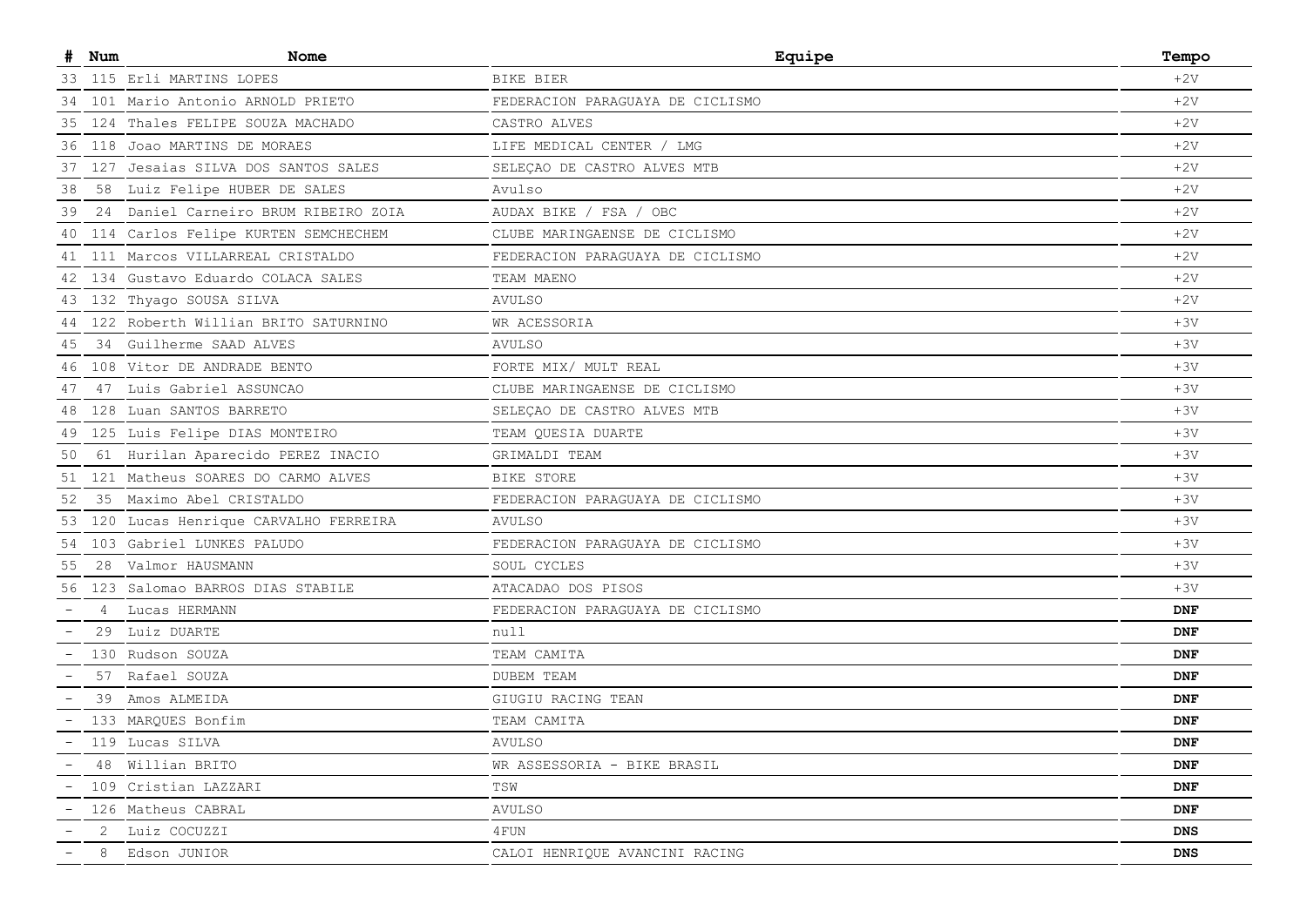|                | Num | <b>Nome</b>     | Equipe        | Temp       |
|----------------|-----|-----------------|---------------|------------|
| $\sim$ $\sim$  |     | 112 Pedro SILVA | <b>AVULSC</b> | DNS        |
| <b>Service</b> |     | 129 Ramon FRE   | INFORMAR      | <b>DNS</b> |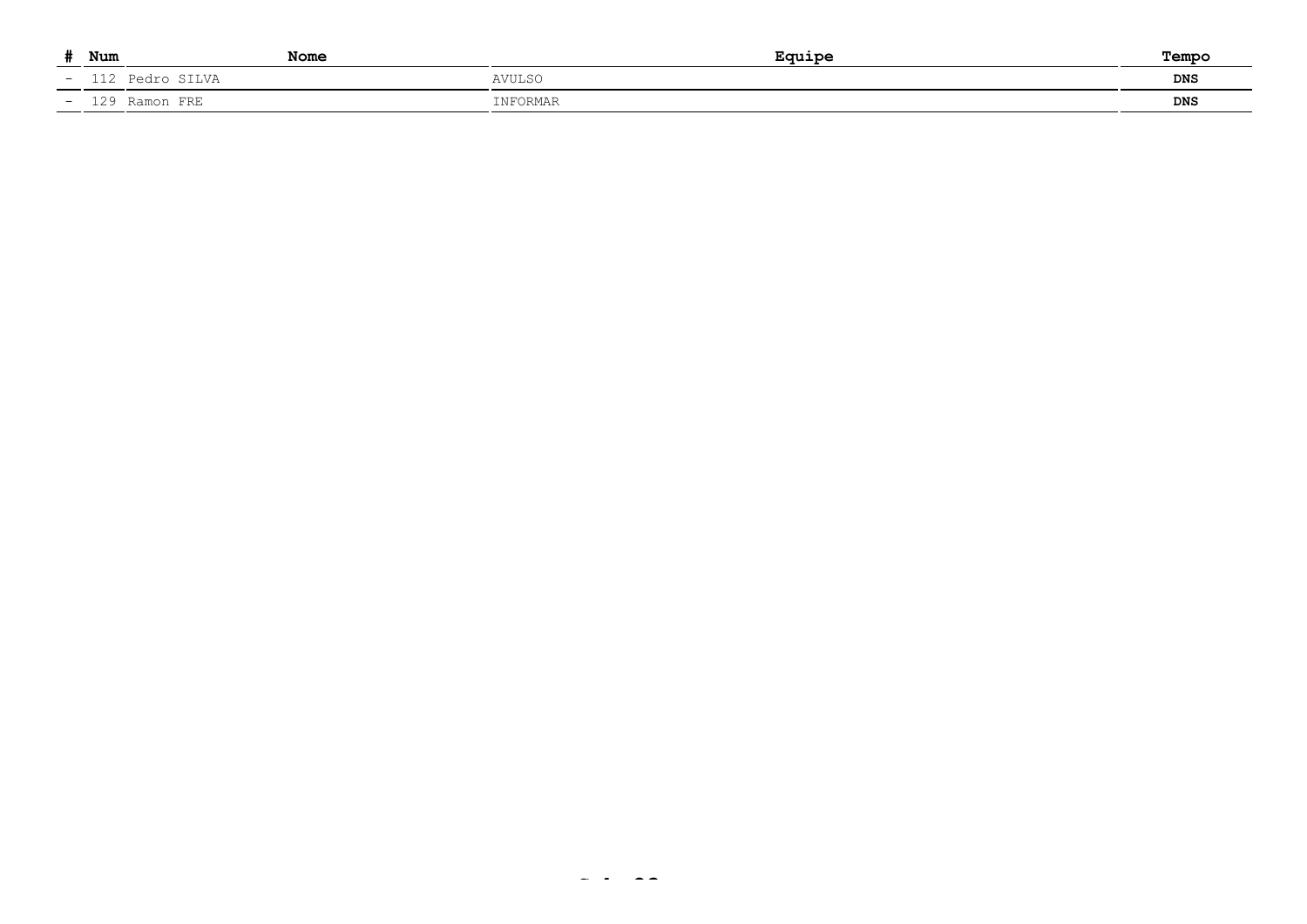### **Sub-23 Masc**

| #                        | Num | Nome                               | Equipe                           | Tempo        |
|--------------------------|-----|------------------------------------|----------------------------------|--------------|
| 1                        | 102 | Gustavo XAVIER DE OLIVEIRA PEREIRA | SPECIALIZED RACING               | 1h29'51''864 |
| 2                        | 104 | Alex Junior MALACARNE              | SPECIALIZED RACING               | 1h30'27''845 |
| 3                        | 113 | Vinicius MORAIS ALVES FRANCISCO    | <b>AVULSO</b>                    | 1h36'57''256 |
| 4                        | 107 | Caina GUIMARAES DE OLIVEIRA        | REVOLUTION BIKES\SCOTT\MAVIC     | 1h37'30''174 |
| 5                        | 131 | Fernando NUNES DE SOUZA            | ADECIJO JOAÇABA                  | 1h41'18''627 |
| 6                        | 117 | Jhonathan PEREIRA DE OLIVEIRA      | MARCONIRIBEIRO                   | 1h41'40''241 |
| $7\phantom{.0}$          | 105 | Luiz Henrique RODRIGUES COSTA      | MARCONI RIBEIRO TREINAMENTOS     | 1h43'22''839 |
| 8                        | 106 | Thiago FREITAS SOUZA               | <b>AVULSO</b>                    | 1h44'15''801 |
| 9                        | 110 | Ygor OLIVEIRA FERNANDES            | <b>AVULSO</b>                    | $+3V$        |
| 10                       | 116 | Henrique TAVARES BUENO OLIVEIRA    | <b>AVULSO</b>                    | $+2V$        |
| 11                       | 115 | Erli MARTINS LOPES                 | BIKE BIER                        | $+2V$        |
| 12                       | 101 | Mario Antonio ARNOLD PRIETO        | FEDERACION PARAGUAYA DE CICLISMO | $+2V$        |
| 13                       | 124 | Thales FELIPE SOUZA MACHADO        | CASTRO ALVES                     | $+2V$        |
| 14                       | 118 | Joao MARTINS DE MORAES             | LIFE MEDICAL CENTER / LMG        | $+2V$        |
| 15                       | 127 | Jesaias SILVA DOS SANTOS SALES     | SELEÇAO DE CASTRO ALVES MTB      | $+2V$        |
| 16                       | 114 | Carlos Felipe KURTEN SEMCHECHEM    | CLUBE MARINGAENSE DE CICLISMO    | $+2V$        |
| 17                       | 111 | Marcos VILLARREAL CRISTALDO        | FEDERACION PARAGUAYA DE CICLISMO | $+2V$        |
| 18                       | 134 | Gustavo Eduardo COLACA SALES       | TEAM MAENO                       | $+2V$        |
| 19                       | 132 | Thyago SOUSA SILVA                 | <b>AVULSO</b>                    | $+2V$        |
| 20                       | 122 | Roberth Willian BRITO SATURNINO    | WR ACESSORIA                     | $+3V$        |
| 21                       | 108 | Vitor DE ANDRADE BENTO             | FORTE MIX/ MULT REAL             | $+3V$        |
| 22                       | 128 | Luan SANTOS BARRETO                | SELEÇAO DE CASTRO ALVES MTB      | $+3V$        |
| 23                       | 125 | Luis Felipe DIAS MONTEIRO          | TEAM QUESIA DUARTE               | $+3V$        |
| 24                       | 121 | Matheus SOARES DO CARMO ALVES      | BIKE STORE                       | $+3V$        |
| 25                       | 120 | Lucas Henrique CARVALHO FERREIRA   | <b>AVULSO</b>                    | $+3V$        |
| 26                       | 103 | Gabriel LUNKES PALUDO              | FEDERACION PARAGUAYA DE CICLISMO | $+3V$        |
| 27                       | 123 | Salomao BARROS DIAS STABILE        | ATACADAO DOS PISOS               | $+3V$        |
| $\overline{\phantom{a}}$ | 130 | Rudson SOUZA                       | TEAM CAMITA                      | <b>DNF</b>   |
|                          | 133 | MARQUES Bonfim                     | TEAM CAMITA                      | <b>DNF</b>   |
| $\overline{\phantom{0}}$ | 119 | Lucas SILVA                        | <b>AVULSO</b>                    | <b>DNF</b>   |
|                          | 109 | Cristian LAZZARI                   | TSW                              | <b>DNF</b>   |
|                          | 126 | Matheus CABRAL                     | <b>AVULSO</b>                    | <b>DNF</b>   |
|                          | 112 | Pedro SILVA                        | <b>AVULSO</b>                    | <b>DNS</b>   |
|                          | 129 | Ramon FRE                          | INFORMAR                         | <b>DNS</b>   |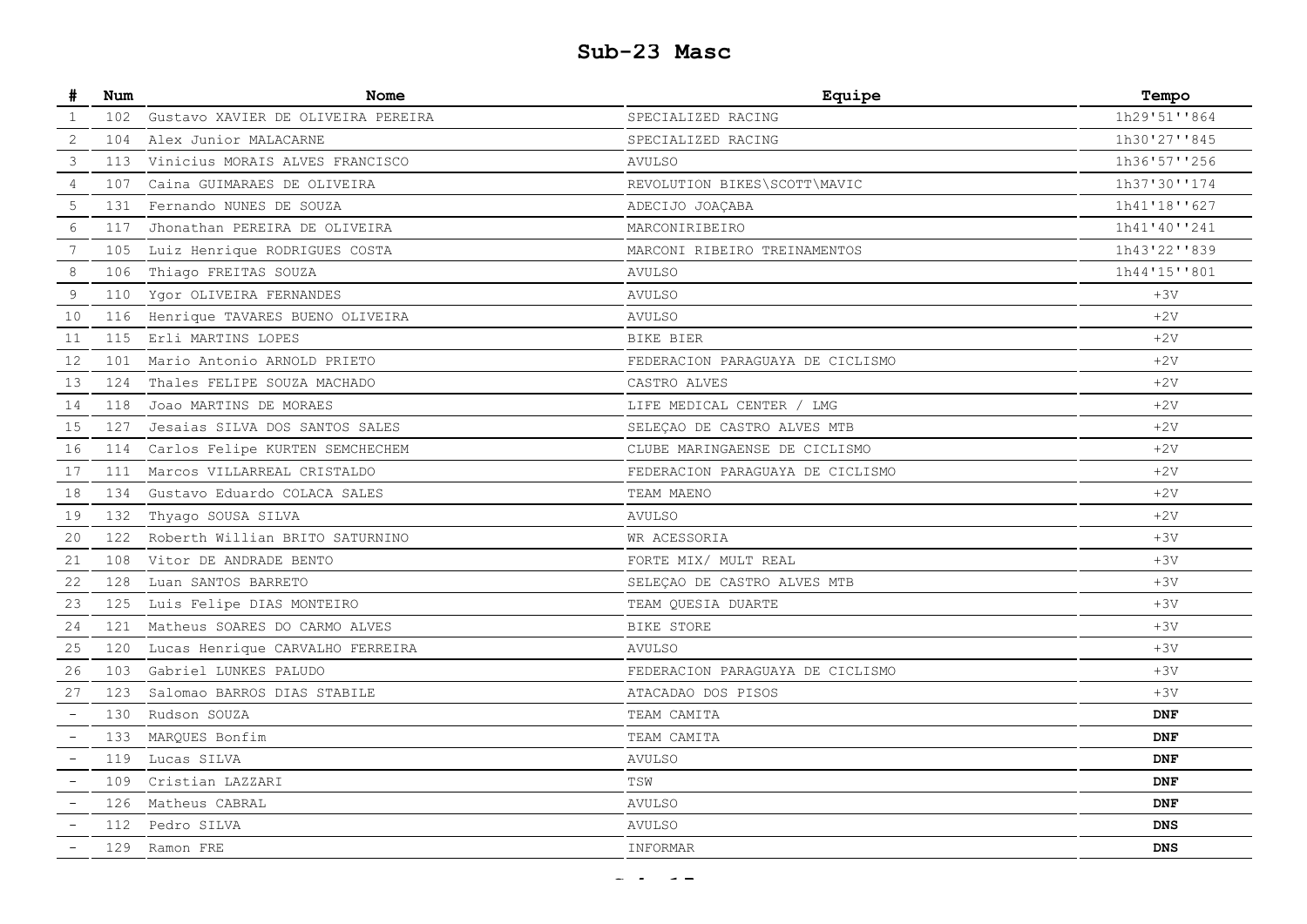|    | Num | <b>Nome</b>                                | Equipe                                  | Tempo      |
|----|-----|--------------------------------------------|-----------------------------------------|------------|
|    |     | 909 GUSTAVO DE SOUZA NOGUEIRA              | SICRED                                  | 35'31''428 |
| 2  |     | 925 MIGUEL VIEIRA                          | TEAM CENTRO FAG BIKE HOUSE              | 36'47''157 |
| 3  | 916 | PEDRO HENRIQUE MOREIRA FERNANDES VANDERLEI | TECH TEAM BIKES                         | 36'48''675 |
| 4  | 904 | LEONARDO BERNARDES DE CASTRO FILHO         | <b>BICYCLE</b>                          | 37'10''490 |
| 5  | 922 | PEDRO VINICIUS BORGES FONSECA              | <b>EVO</b>                              | 37'26''423 |
| 6  | 919 | DAVI BORGES CURCIO ALVES                   | PC TEAM ERT                             | 37'52''642 |
|    |     | 915 JOÃO ANTONIO SIMAN RIBEIRO DE CARVALHO | RADICAL BIKE                            | 38'07''452 |
|    | 911 | MIGUEL ELIAS URREA VOLPINI                 | HOFFMANN RACING TAUBATÉ BIKE PADRÃO     | 38'20''946 |
|    |     | 906 ENZO BREDA                             | <b>AVULSO</b>                           | 38'42''373 |
| 10 | 903 | HENRIQUE VALADÃO DIAS SILVEIRA DA COSTA    | EQUIPE DE CICLISMO DE ALFENAS           | 39'22''093 |
|    |     | 907 JOÃO VITOR ARAÚJO DOS SANTOS           | EURO BIKE                               | 39'54''817 |
| 12 | 920 | JOÃO VITOR DE PAIVA PICELI                 | LAMBARI IRON TEAM                       | 40'09''164 |
| 13 |     | 902 GABRIEL FREITAS GALVÃO                 | <b>AVULSO</b>                           | 40'18''783 |
| 14 |     | 926 JOÃO VICTOR GOMES ANDRADE              | <b>AVULSO</b>                           | 40'21''537 |
| 15 |     | 918 JOAO VICTOR AZEVEDO DE MORAIS          | <b>ELOSPORTS</b>                        | 41'25''619 |
| 16 |     | 908 NICOLAS FERNANDO CUSTODIO              | SOUL CYCLES/PROJETO VALMOR TREINAMENTOS | 42'16''497 |
| 17 |     | 914 ENZO LEMOS TICIANELI                   | <b>AVULSO</b>                           | 43'46''338 |
| 18 |     | 923 LUCAS MARQUES DE CARVALHO              | ROBERTO ROCHA                           | 43'46''641 |
| 19 |     | 924 IAN MARQUEZINI PIRES                   | LA MAGLIA / FABRIMÓVEIS                 | 44'37''962 |
| 20 | 917 | ENZO ZUCCATO DE SOUZA                      | <b>AVULSO</b>                           | 45'41''113 |
| 21 | 913 | DANIEL FERNANDES HOFFMANN                  | BIKE PADRÃO<br>HOFFMAN                  | 45'42''733 |
| 22 | 921 | OTÁVIO SANTORO LOFIEGO                     | LAMBARI IRON TEAM                       | 46'00''945 |
| 23 |     | 901 MARCO ANTONIO SCHULTZ DA LUZ           | <b>AVULSO</b>                           | 46'21''954 |
| 24 |     | 905 RAFAEL MARTINSCURADO                   | <b>AVULSO</b>                           | 48'13''434 |
| 25 |     | 910 LUCA DRUMOND FALZONI                   | GIGA BIKE                               | 50'35''912 |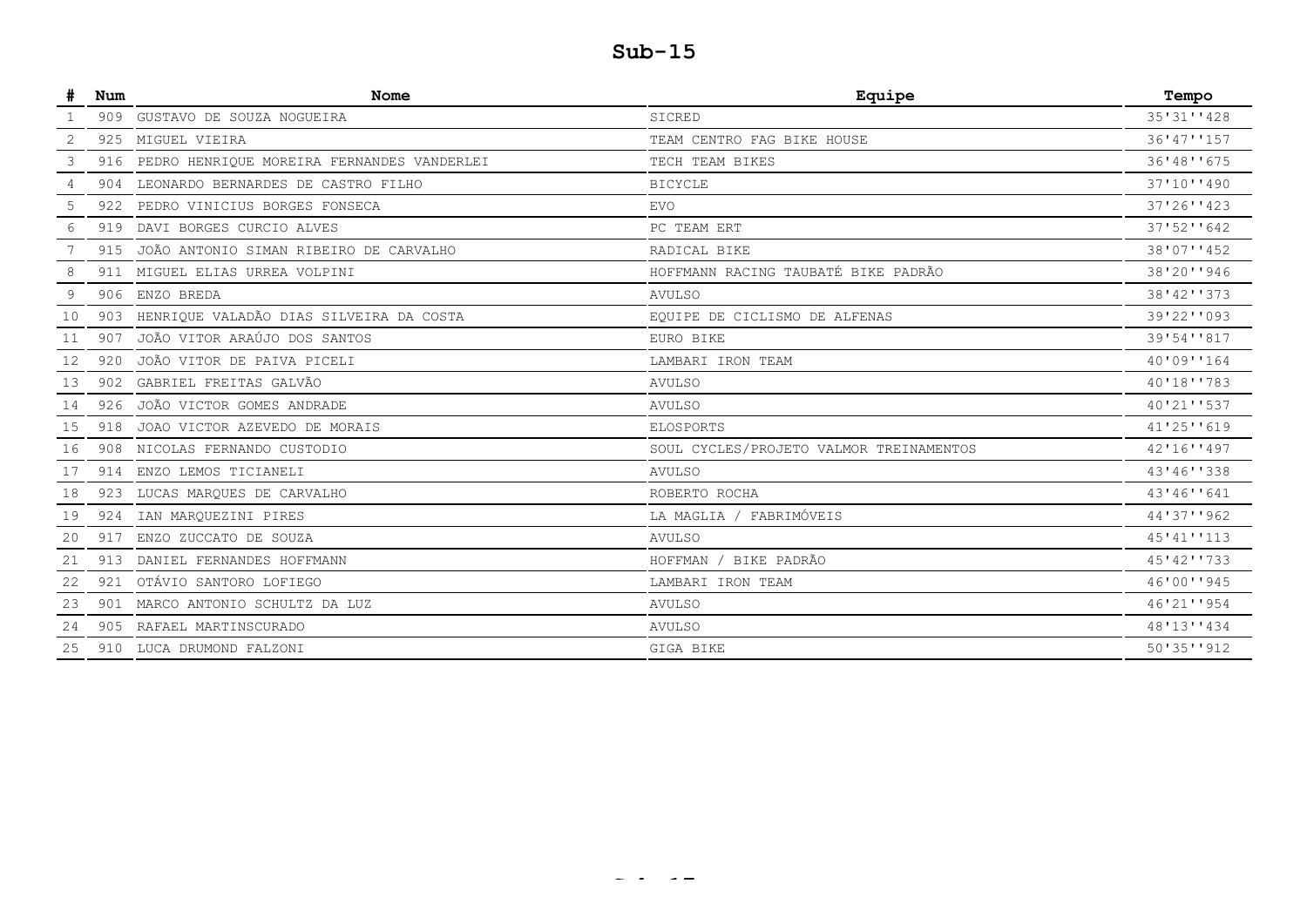| #                        | Num | Nome                                   | Equipe                        | Tempo           |
|--------------------------|-----|----------------------------------------|-------------------------------|-----------------|
| $\mathbf{1}$             | 817 | VINICIUS HOWE                          | SOUL CYCLES                   | 50'02''784      |
| 2                        | 832 | MATHEUS HELIANDRO DOS SANTOS           | REVOLUTION BIKES              | $50'22'$ $1272$ |
| 3                        | 834 | HENRIQUE RIBEIRO BRAVO                 | <b>AVULSO</b>                 | $50'33'$ '499   |
| 4                        | 806 | GUILHERME FREITAS GALVÃO               | R&A BIKES                     | 51'53''791      |
| 5                        | 811 | GABRIEL SCHAEFER GAERTNER              | DURAG FACTORY RACING          | 53'41''114      |
| 6                        | 836 | MATHEUS FAGNER                         | REDSTONE                      | 53'41''581      |
| 7                        | 807 | IAN ABNER PEREIRA SILVA                | <b>AVULSO</b>                 | 54'46''673      |
| 8                        | 844 | NEEMIAS AMARAL                         | AMARAL BIKES                  | 55'35''150      |
| 9                        | 849 | DHYAN GIBSON ANTUNES                   | <b>AVULSO</b>                 | 55'50''112      |
| 10                       | 826 | GUSTAVO DE OLIVEIRA LOPES              | EQUIPE DE CICLISMO DE ALFENAS | 56'11''632      |
| 11                       | 831 | THALES MARTINS MUSSIO                  | <b>AVULSO</b>                 | 56'13''254      |
| 12                       | 850 | ROBERTO RIBEIRO DA SILVA JUNIOR        | PELOTÃO DO BETO               | 56'31''385      |
| 13                       | 823 | VITOR HERICK DO SANTOS                 | LAR COCUZZI TEAM              | 57'12''545      |
| 14                       | 843 | FELIPE GORONI SILVA CORREIA            | TEAM SUL BAIANO               | 57'13''155      |
| 15                       | 813 | LUIZ EDUARDO CARDOSO DE OLIVEIRA       | SBRCOG STUDIO                 | 57'23''220      |
| 16                       | 828 | MARCELO RICARDO BOSSO DOS SANTOS FILHO | <b>AVULSO</b>                 | 57'42''374      |
| 17                       | 846 | JOÃO PAULO REZENDE FERRAZ              | <b>AVULSO</b>                 | 57'43''053      |
| 18                       | 848 | GUILHERME RICARDO DE MATOS             | SÓDBIKE UNIFORMES             | 57'54''729      |
| 19                       | 812 | THALYS EDUARDO FERREIRA LEMES          | PEDAL PRO                     | 57'57''994      |
| 20                       | 847 | CAUÃ TENÓRIO DE SOUZA                  | <b>AVULSO</b>                 | 58'00''031      |
| 21                       | 802 | GABRIEL MENOSSI DO AMARAL              | <b>AVULSO</b>                 | 58'40''250      |
| 22                       | 821 | GUILHERME ASSIS MOREIRA LINO           | <b>BMBIKES</b>                | 58'41''051      |
| 23                       | 830 | ERIC GREGÓRIO FERREIRA TRINDADE        | <b>AVULSO</b>                 | 1h00'15''134    |
| 24                       | 825 | JOSÉ CARLOS GODINHO PEREIRA            | <b>AVULSO</b>                 | 1h00'25''021    |
| 25                       | 845 | KAUWAN LEANDRO SANTIAGO RONG           | ALDEIA BIKE CENTER MAIRIPORÃ  | 1h00'38''592    |
| 26                       | 837 | PEDRO HENRIQUE VICENTINI ALVES         | LAMBARI IRON TEAM             | 1h03'42''593    |
| 27                       | 814 | JUAN CRISTHYAN DOS SANTOS OLIVEIRA     | PAULISTA BIKE TEAM            | 1h04'01''856    |
| 28                       | 810 | NICOLAS PANDOLFI DE                    | SCTEAM                        | 1h07'47''817    |
| 29                       | 838 | ELI MAKHOUL NORA                       | WOLF RIDE                     | 1h07'54''095    |
| 30                       | 842 | ARTHUR ASSIS DA MATTA MACHADO          | CAC                           | 1h09'00''450    |
| 31                       | 839 | LUCAS SILVA CAVALCANTI                 | LAMBARI IRON TEAM             | $+1V$           |
|                          | 841 | VÍTOR CASTRO                           | EVO2TEAM                      | <b>DNF</b>      |
|                          | 803 | LUCAS REZENDE                          | PC TEAM ERT                   | <b>DNF</b>      |
| $\overline{\phantom{a}}$ | 835 | PEDRO FERNANDES                        | LAMBARI IRON TEAM             | <b>DNF</b>      |
|                          |     |                                        |                               |                 |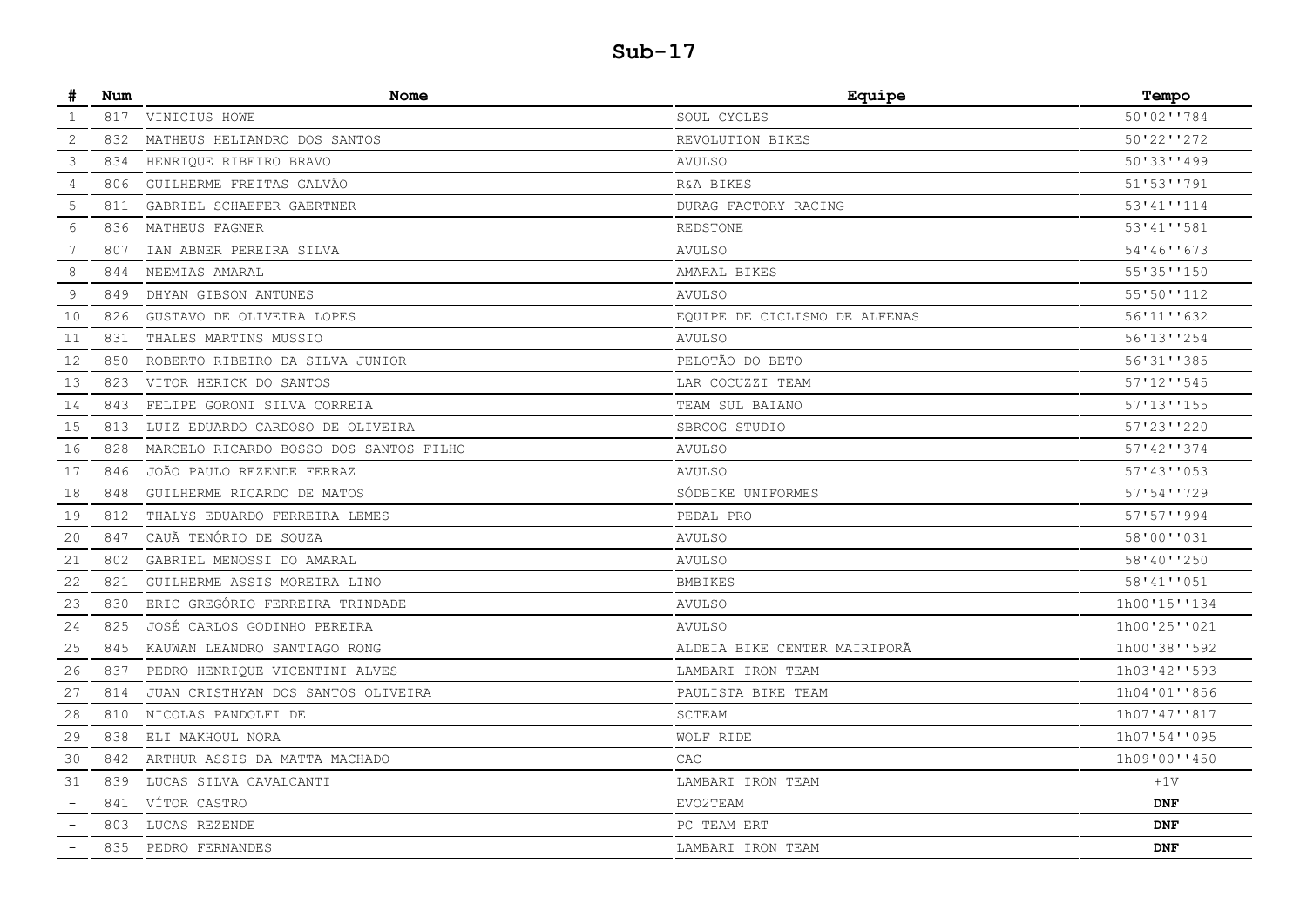|    | Num                                                                   | Nome |       | Tempo |
|----|-----------------------------------------------------------------------|------|-------|-------|
| __ | 0 <sup>0</sup><br>$\circ \circ \circ \circ$<br>.<br>2111<br>ـ تـ ۱۷ ـ |      | アヘコロハ | DNS   |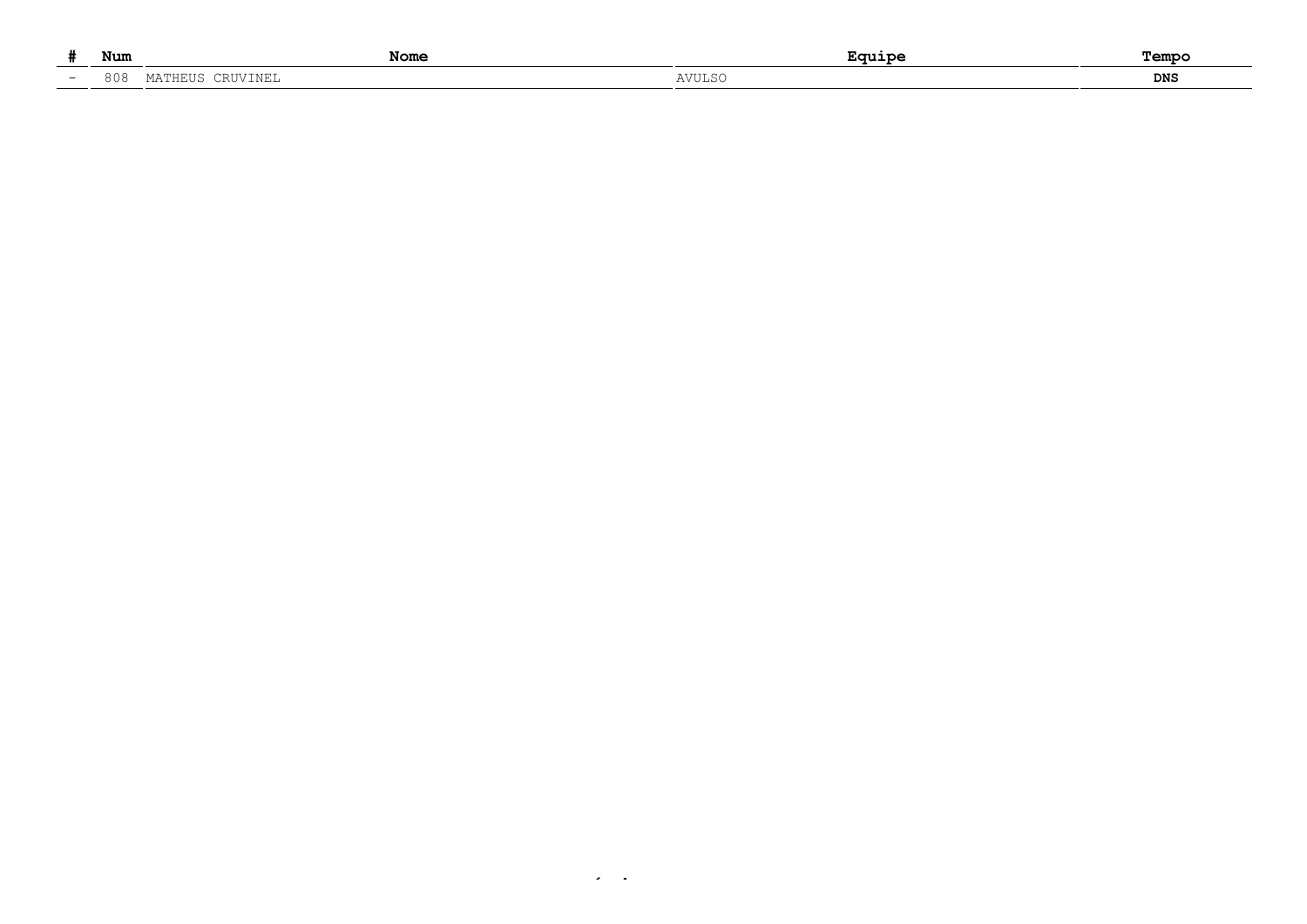### **Júnior Masc**

| #  | Num | Nome                               | Equipe                              | Tempo        |
|----|-----|------------------------------------|-------------------------------------|--------------|
| 1  | 235 | JOÃO LUCAS DE SOUZA RODRIGUES      | CLUBE MARINGAENSE DE CICLISMO       | 1h06'52''689 |
| 2  | 204 | EIKI Y. LEONCIO                    | HOFFMANN RACING TAUBATÉ BIKE PADRÃO | 1h08'12''516 |
| 3  | 266 | GUSTAVO FARIA VASCONCELOS CARVALHO | <b>AVULSO</b>                       | 1h09'07''231 |
| 4  | 216 | LUIS EDUARDO RABELO LEAL           | <b>AVULSO</b>                       | 1h09'17''790 |
| 5  | 242 | MARCELO ANTÔNIO DA SILVA JÚNIOR    | FORMULA BIKE                        | 1h10'21''748 |
| 6  | 265 | JAISSON MADEIRA BRESOLIN           | Z6 CYCLING TEAM                     | 1h10'55''034 |
| 7  | 249 | LEONARDO MENDES REZENDE            | <b>AVULSO</b>                       | 1h11'15''459 |
| 8  | 258 | SAMUEL PASSINATO DE SOUZA          | PLANETA PEDAL                       | 1h11'30''304 |
| 9  | 243 | PEDRO VALLENTYN MORAIS GOIS        | AVULSO                              | 1h11'59''734 |
| 10 | 214 | BRUNO ZACHAR                       | FEDERACION PARAGUAYA DE CICLISMO    | 1h12'59''586 |
| 11 | 223 | GUSTAVO ROMA DE OLIVEIRA FILHO     | ARRIVAL SPORTS                      | 1h13'24''362 |
| 12 | 253 | FELIPE CAUÃ ARAUJO SIQUEIRA        | <b>AVULSO</b>                       | 1h13'34''678 |
| 13 | 267 | RAFAEL HAIKEL PERO DE GODOY        | <b>AVULSO</b>                       | 1h14'52''727 |
| 14 | 208 | LÁZARO JESUS MOREIRA               | OGGI BIKES                          | 1h14'57''504 |
| 15 | 226 | JOAQUIM RIBEIRO DA SILVA NETO      | HOFFMANN RACING TAUBATÉ BIKE PADRÃO | 1h15'32''686 |
| 16 | 227 | MINO DECHERY                       | MOUNTAIN BIKE BH                    | 1h16'03''710 |
| 17 | 261 | JOAO VITOR                         | EAGLES TEAM                         | 1h16'18''776 |
| 18 | 219 | GUILHERME TOZATO ZANANDREA         | PHTEAM                              | 1h16'28''716 |
| 19 | 246 | GUSTAVO PUELKER DE PAULA EDUARDO   | INSTITUTO BRASIL                    | 1h16'36''098 |
| 20 | 262 | JOÃO ARMANDO VAZ DE SOUZA VIEIRA   | <b>AVULSO</b>                       | 1h16'58''379 |
| 21 | 268 | WIGTON INÁCIO RHODEN               | BICICLE TREINAMENTO ESPORTIVO       | 1h17'14''845 |
| 22 | 225 | MATHEUS MONTEIRO MOREIRA           | KADINHO TREINAMENTOS                | 1h17'28''509 |
| 23 | 232 | MURILO CARMINE DE ALMEIDA          | Avulso                              | 1h17'55''636 |
| 24 | 250 | FELIPE ALCÂNTARA COIMBRA           | PL BIKES                            | 1h18'42''682 |
| 25 | 236 | BERNARDO LIMA MOURA MARTINS        | PATRIMONIO DE MINAS                 | 1h19'38''747 |
| 26 | 203 | JOÃO PEDRO VAGO PANCIERI           | REDE FARMES                         | 1h20'30''672 |
| 27 | 213 | PEDRO HENRIQUE FERREIRA MIRANDA    | <b>AVULSO</b>                       | 1h20'30''777 |
| 28 | 244 | TADEU HENRIOUE                     | LAMBARI IRON TEAM                   | 1h20'32''500 |
| 29 | 206 | HUGO KAWAN PERES VIVIANI           | MANTIQUEIRA RIDERS                  | 1h20'45''287 |
| 30 | 263 | MATHEUS SHIMAMOTO                  | ARANTES                             | 1h21'16''155 |
| 31 | 222 | VINICIUS DE OLIVEIRA SILVA         | ALPHA CICLO RACE TEAM               | 1h21'20''786 |
| 32 | 238 | DAVI SILVA DE LIMA DIAS            | <b>AVULSO</b>                       | 1h21'25''301 |
| 33 | 254 | ABRAÃO AMARAL FILHO                | <b>AVULSO</b>                       | 1h22'06''333 |
| 34 | 252 | LUCAS GABRIEL RIBEIRO PASSOS       | <b>AVULSO</b>                       | 1h23'43''750 |
|    |     |                                    |                                     |              |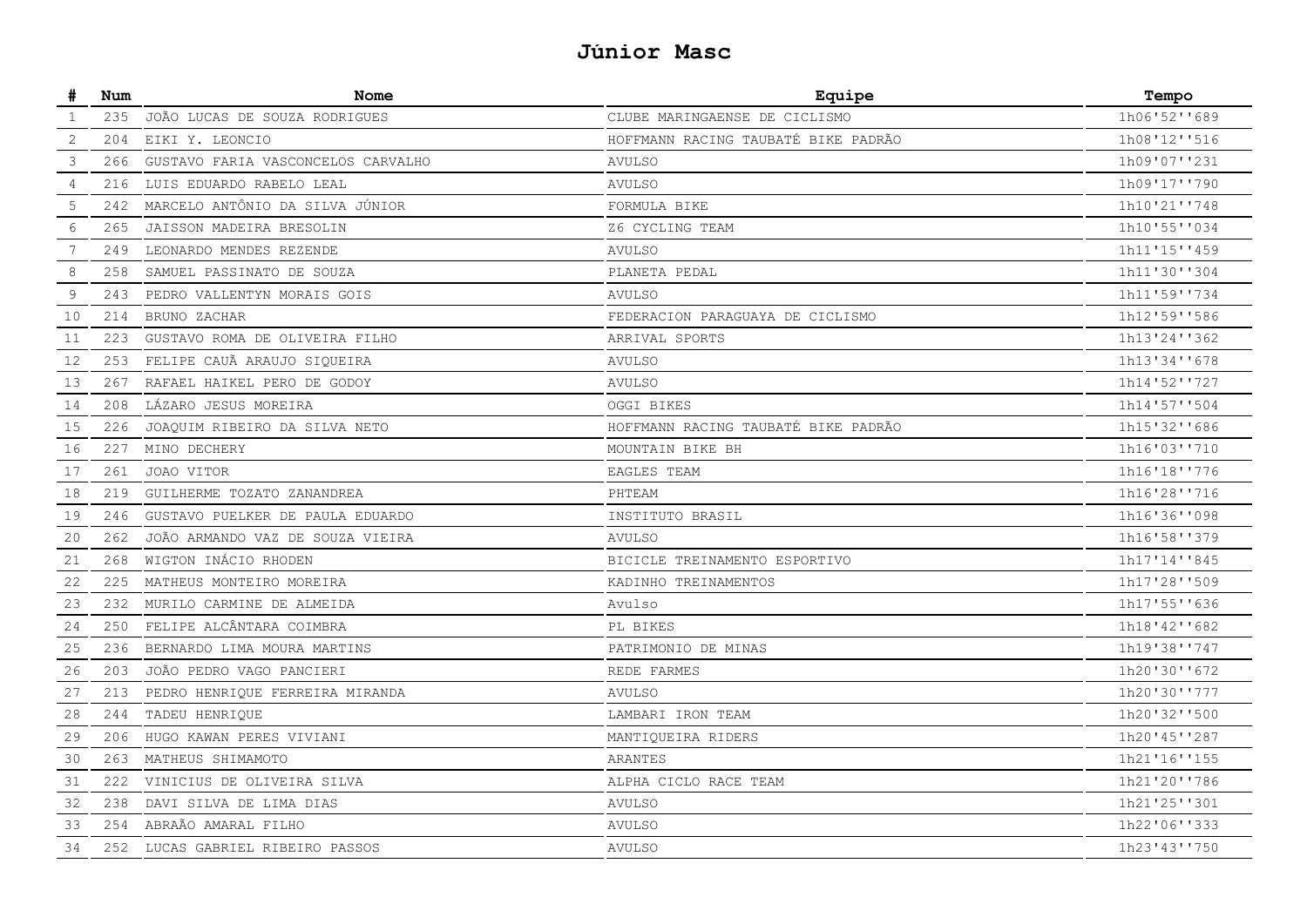| #  | Num | <b>Nome</b>                          | Equipe             | Tempo        |
|----|-----|--------------------------------------|--------------------|--------------|
| 35 | 269 | CAUÃ PEREIRA                         | <b>AVULSO</b>      | 1h23'44''356 |
| 36 | 259 | JOÃO VITOR SATURNINO                 | null               | 1h25'32''661 |
| 37 | 255 | ESDRAS SAMUEL LOPES MILITÃO          | ESCOLINHA TEAM PRO | 1h27'09''688 |
| 38 |     | 218 LEONARDO TOZATO ZANANDREA        | PHTEAM             | 1h29'16''025 |
| 39 | 230 | JADSON DE OLIVEIRA BARROS            | TOP BIKE           | 1h32'34''294 |
| 40 |     | 202 VICTOR HUGO RIVERA               | <b>AVULSO</b>      | $+1V$        |
| 41 | 239 | SAMUEL HILARINO CHRISTOFARI          | CICLO FOG TEAM     | $+1V$        |
| 42 | 221 | CAIO GONÇALVES DE ARAUJO PASSOS      | <b>AVULSO</b>      | $+1V$        |
| 43 | 264 | KAMYCHAEL DA SILVA PIMENTEL          | <b>AVULSO</b>      | $+2V$        |
| 44 | 231 | GUSTAVO JOSÉ PIRES                   | <b>AVULSO</b>      | $+2V$        |
| 45 | 224 | CRISTOPHER NATAN DICKMANN            | SME BLUMENAL       | $+2V$        |
| 46 | 240 | ELIZEU ABINADABE FERNANDES JUNIOR    | LAMBARI IRON TEAM  | $+2V$        |
| 47 | 215 | ALVARO EMANUEL DA SILVA              | ALIANÇA BIKE       | $+2V$        |
| 48 | 229 | MARLON NATAN CONSEICAO DE SOUZA      | WOLF TREINAMENTO   | $+3V$        |
| 49 | 248 | CARLOS HENRIQUE DOS REIS SILVA       | <b>AVULSO</b>      | $+3V$        |
| 50 |     | 233 RAFAEL TAVARES NOVAES            | SPORT BIKES        | $+3V$        |
| 51 |     | 234 VICTOR HUGO GIANNATTASIO RESENDE | SPORT BIKE         | $+3V$        |
|    |     | 241 GABRIEL SILVA                    | EURO BIKE GYN      | <b>DNF</b>   |
|    |     | 251 AISLAN GOUVEA                    | ARTE E SHOW        | <b>DNF</b>   |
|    |     | 256 FELIPE DUTRA                     | <b>AVULSO</b>      | <b>DNS</b>   |
|    |     | 257 GUILHERME NEGRI                  | <b>AVULSO</b>      | <b>DNS</b>   |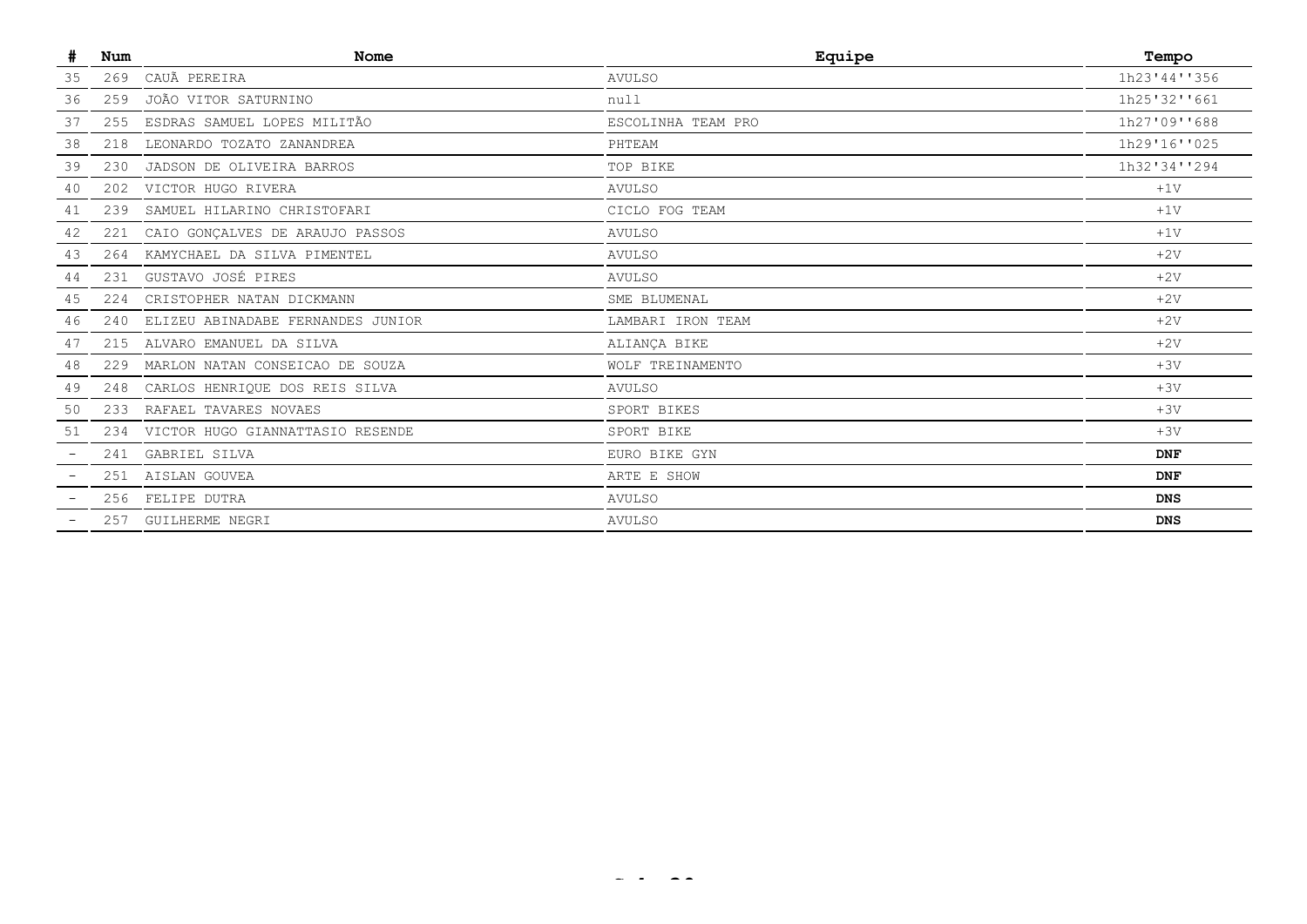| 308 SAMUEL MAROTTA MAPA<br>SEVEN RACE<br>VINICIUS HENRIQUE COSTA LACERDA<br>ATHOR BIKES<br>2<br>302<br>3<br>RODOLFO MEDEIROS SOUZA BORGES<br>ONE ELO<br>314<br>ROBERT PEREIRA PERES<br>318<br>BANDBIKE<br>4<br>LUCIO DUARTE DE PINHO<br>5<br>328<br>RADICAL BIKE<br>JOÃO PAULO DA SILVA<br>6<br>317<br>CICLOPOWER<br>304 TULIO FARIA PORTO<br>METAL BIKE<br>8<br>MATHEUS DE OLIVEIRA REZENDE<br>PETRO BULL PONTO DA BIKE<br>332<br>JEFFERSON BATISTA FLORES DA SILVA<br>9<br>343<br>AVULSO<br>LEANDRO ANTÔNIO COUTO<br>10<br>325<br><b>AVULSO</b><br>330 GABRIEL SILVA DE OLIVEIRA<br>AMARAL BIKES<br>11<br>12<br>310 GABRIEL HENRIQUE ANDRADE<br><b>AVULSO</b><br>303 LEANDRO DE LIMA INACIO<br>13<br><b>AVULSO</b><br>319 MARCOS VINICIUS WESTPHAL DE OLIVEIRA<br>ELITE BIKE / INOVA BIKE TEAM<br>14<br>DIJALMA TAVARES PEREIRA<br>15<br>345<br><b>AVULSO</b><br>306 FÁBIO OLIVEIRA DOS SANTOS<br>SELEÇÃO DE MOUNTAIN BIKE DE CASTRO ALVES PMCA<br>16<br>LUIZ RENATO BORGES SILVA<br>17<br>320<br><b>AVULSO</b><br>339 LUCAS JOSE DA SILVA CARVALHO<br>LJ TREINAMENTOS<br>18<br>324 RODRIGO MARQUES<br>19<br>AVULSO<br>340 FELIPE MORAIS DA CRUZ<br>20<br><b>AVULSO</b><br>337<br>FELIPE SALES SARAIVA PEIXOTO<br>OCE POWER HOUSE<br>21<br>CAFÉ BIKE SHOP<br>PATRIK DE OLIVEIRA SILVA<br>22<br>305<br>313 ESTEVAO DE OLIVEIRA PINHEIRO<br>23<br><b>AVULSO</b><br>JOÃO VITOR FERREIRA RODRIGUES<br>329<br><b>AVULSO</b><br>24<br>344 LUIZ ANTÔNIO NOGUEIRA<br>CEMIL<br>25<br>26<br>333<br>JOSE CARLOS GONÇALVES DOS SANTOS<br>EDIVANDO DE SOUZA CRUZ MTB RACING<br>LEONARDO SILVA<br>LEOSILVA BIKE/RADICAL BIKE<br>327<br>335 VINICIUS SAIAO<br><b>DDR</b> | Num | Nome | Equipe | Tempo        |
|-------------------------------------------------------------------------------------------------------------------------------------------------------------------------------------------------------------------------------------------------------------------------------------------------------------------------------------------------------------------------------------------------------------------------------------------------------------------------------------------------------------------------------------------------------------------------------------------------------------------------------------------------------------------------------------------------------------------------------------------------------------------------------------------------------------------------------------------------------------------------------------------------------------------------------------------------------------------------------------------------------------------------------------------------------------------------------------------------------------------------------------------------------------------------------------------------------------------------------------------------------------------------------------------------------------------------------------------------------------------------------------------------------------------------------------------------------------------------------------------------------------------------------------------------------------------------------------------------------------------------------------------------------------|-----|------|--------|--------------|
|                                                                                                                                                                                                                                                                                                                                                                                                                                                                                                                                                                                                                                                                                                                                                                                                                                                                                                                                                                                                                                                                                                                                                                                                                                                                                                                                                                                                                                                                                                                                                                                                                                                             |     |      |        | 1h06'34''544 |
|                                                                                                                                                                                                                                                                                                                                                                                                                                                                                                                                                                                                                                                                                                                                                                                                                                                                                                                                                                                                                                                                                                                                                                                                                                                                                                                                                                                                                                                                                                                                                                                                                                                             |     |      |        | 1h06'50''079 |
|                                                                                                                                                                                                                                                                                                                                                                                                                                                                                                                                                                                                                                                                                                                                                                                                                                                                                                                                                                                                                                                                                                                                                                                                                                                                                                                                                                                                                                                                                                                                                                                                                                                             |     |      |        | 1h08'44''194 |
|                                                                                                                                                                                                                                                                                                                                                                                                                                                                                                                                                                                                                                                                                                                                                                                                                                                                                                                                                                                                                                                                                                                                                                                                                                                                                                                                                                                                                                                                                                                                                                                                                                                             |     |      |        | 1h08'57''075 |
|                                                                                                                                                                                                                                                                                                                                                                                                                                                                                                                                                                                                                                                                                                                                                                                                                                                                                                                                                                                                                                                                                                                                                                                                                                                                                                                                                                                                                                                                                                                                                                                                                                                             |     |      |        | 1h10'40''729 |
|                                                                                                                                                                                                                                                                                                                                                                                                                                                                                                                                                                                                                                                                                                                                                                                                                                                                                                                                                                                                                                                                                                                                                                                                                                                                                                                                                                                                                                                                                                                                                                                                                                                             |     |      |        | 1h11'16''610 |
|                                                                                                                                                                                                                                                                                                                                                                                                                                                                                                                                                                                                                                                                                                                                                                                                                                                                                                                                                                                                                                                                                                                                                                                                                                                                                                                                                                                                                                                                                                                                                                                                                                                             |     |      |        | 1h11'53''685 |
|                                                                                                                                                                                                                                                                                                                                                                                                                                                                                                                                                                                                                                                                                                                                                                                                                                                                                                                                                                                                                                                                                                                                                                                                                                                                                                                                                                                                                                                                                                                                                                                                                                                             |     |      |        | 1h12'41''186 |
|                                                                                                                                                                                                                                                                                                                                                                                                                                                                                                                                                                                                                                                                                                                                                                                                                                                                                                                                                                                                                                                                                                                                                                                                                                                                                                                                                                                                                                                                                                                                                                                                                                                             |     |      |        | 1h13'18''857 |
|                                                                                                                                                                                                                                                                                                                                                                                                                                                                                                                                                                                                                                                                                                                                                                                                                                                                                                                                                                                                                                                                                                                                                                                                                                                                                                                                                                                                                                                                                                                                                                                                                                                             |     |      |        | 1h13'35''997 |
|                                                                                                                                                                                                                                                                                                                                                                                                                                                                                                                                                                                                                                                                                                                                                                                                                                                                                                                                                                                                                                                                                                                                                                                                                                                                                                                                                                                                                                                                                                                                                                                                                                                             |     |      |        | 1h14'51''705 |
|                                                                                                                                                                                                                                                                                                                                                                                                                                                                                                                                                                                                                                                                                                                                                                                                                                                                                                                                                                                                                                                                                                                                                                                                                                                                                                                                                                                                                                                                                                                                                                                                                                                             |     |      |        | 1h15'53''063 |
|                                                                                                                                                                                                                                                                                                                                                                                                                                                                                                                                                                                                                                                                                                                                                                                                                                                                                                                                                                                                                                                                                                                                                                                                                                                                                                                                                                                                                                                                                                                                                                                                                                                             |     |      |        | 1h16'07''240 |
|                                                                                                                                                                                                                                                                                                                                                                                                                                                                                                                                                                                                                                                                                                                                                                                                                                                                                                                                                                                                                                                                                                                                                                                                                                                                                                                                                                                                                                                                                                                                                                                                                                                             |     |      |        | 1h16'41''272 |
|                                                                                                                                                                                                                                                                                                                                                                                                                                                                                                                                                                                                                                                                                                                                                                                                                                                                                                                                                                                                                                                                                                                                                                                                                                                                                                                                                                                                                                                                                                                                                                                                                                                             |     |      |        | 1h17'13''226 |
|                                                                                                                                                                                                                                                                                                                                                                                                                                                                                                                                                                                                                                                                                                                                                                                                                                                                                                                                                                                                                                                                                                                                                                                                                                                                                                                                                                                                                                                                                                                                                                                                                                                             |     |      |        | 1h17'33''289 |
|                                                                                                                                                                                                                                                                                                                                                                                                                                                                                                                                                                                                                                                                                                                                                                                                                                                                                                                                                                                                                                                                                                                                                                                                                                                                                                                                                                                                                                                                                                                                                                                                                                                             |     |      |        | 1h18'03''591 |
|                                                                                                                                                                                                                                                                                                                                                                                                                                                                                                                                                                                                                                                                                                                                                                                                                                                                                                                                                                                                                                                                                                                                                                                                                                                                                                                                                                                                                                                                                                                                                                                                                                                             |     |      |        | 1h18'06''816 |
|                                                                                                                                                                                                                                                                                                                                                                                                                                                                                                                                                                                                                                                                                                                                                                                                                                                                                                                                                                                                                                                                                                                                                                                                                                                                                                                                                                                                                                                                                                                                                                                                                                                             |     |      |        | 1h18'24''344 |
|                                                                                                                                                                                                                                                                                                                                                                                                                                                                                                                                                                                                                                                                                                                                                                                                                                                                                                                                                                                                                                                                                                                                                                                                                                                                                                                                                                                                                                                                                                                                                                                                                                                             |     |      |        | 1h20'55''911 |
|                                                                                                                                                                                                                                                                                                                                                                                                                                                                                                                                                                                                                                                                                                                                                                                                                                                                                                                                                                                                                                                                                                                                                                                                                                                                                                                                                                                                                                                                                                                                                                                                                                                             |     |      |        | 1h22'17''965 |
|                                                                                                                                                                                                                                                                                                                                                                                                                                                                                                                                                                                                                                                                                                                                                                                                                                                                                                                                                                                                                                                                                                                                                                                                                                                                                                                                                                                                                                                                                                                                                                                                                                                             |     |      |        | 1h22'48''443 |
|                                                                                                                                                                                                                                                                                                                                                                                                                                                                                                                                                                                                                                                                                                                                                                                                                                                                                                                                                                                                                                                                                                                                                                                                                                                                                                                                                                                                                                                                                                                                                                                                                                                             |     |      |        | 1h23'22''403 |
|                                                                                                                                                                                                                                                                                                                                                                                                                                                                                                                                                                                                                                                                                                                                                                                                                                                                                                                                                                                                                                                                                                                                                                                                                                                                                                                                                                                                                                                                                                                                                                                                                                                             |     |      |        | 1h23'54''693 |
|                                                                                                                                                                                                                                                                                                                                                                                                                                                                                                                                                                                                                                                                                                                                                                                                                                                                                                                                                                                                                                                                                                                                                                                                                                                                                                                                                                                                                                                                                                                                                                                                                                                             |     |      |        | 1h26'26''008 |
|                                                                                                                                                                                                                                                                                                                                                                                                                                                                                                                                                                                                                                                                                                                                                                                                                                                                                                                                                                                                                                                                                                                                                                                                                                                                                                                                                                                                                                                                                                                                                                                                                                                             |     |      |        | 1h29'55''285 |
|                                                                                                                                                                                                                                                                                                                                                                                                                                                                                                                                                                                                                                                                                                                                                                                                                                                                                                                                                                                                                                                                                                                                                                                                                                                                                                                                                                                                                                                                                                                                                                                                                                                             |     |      |        | <b>DNF</b>   |
|                                                                                                                                                                                                                                                                                                                                                                                                                                                                                                                                                                                                                                                                                                                                                                                                                                                                                                                                                                                                                                                                                                                                                                                                                                                                                                                                                                                                                                                                                                                                                                                                                                                             |     |      |        | <b>DNF</b>   |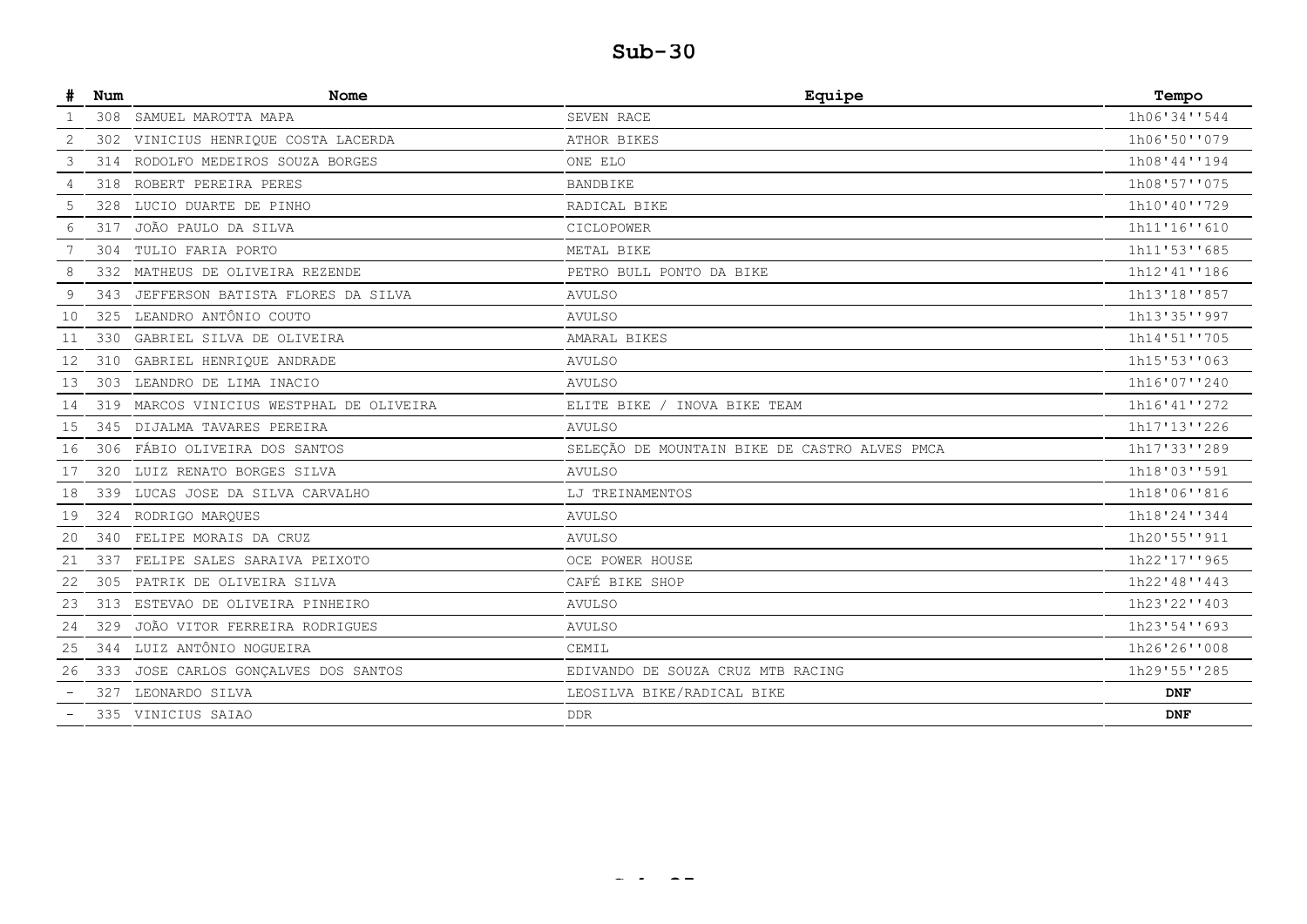| #  | Num | Nome                                   | Equipe                                          | Tempo        |
|----|-----|----------------------------------------|-------------------------------------------------|--------------|
| -1 |     | 424 ANYCLEISON DA SILVA CAVALCANTE     | MARCONIRIBEIRO                                  | 1h06'29''415 |
| 2  | 445 | GELSON JUNIOR REZENDE FERNANDES        | <b>AVULSO</b>                                   | 1h07'12''497 |
| 3  | 444 | JULIANO OLIVEIRA MARIANO               | SODBIKE                                         | 1h07'59''922 |
| 4  |     | 406 VINICIUS MORETTI                   | ARRIVAL SPORT                                   | 1h09'48''135 |
| 5  | 438 | ALLAN AKIO SAKAGUTI                    | ALIANÇA BIKE                                    | 1h10'50''009 |
| 6  | 423 | DOUGLAS JOSÉ LUIZ NETO                 | SPORT BIKES                                     | 1h11'15''060 |
| 7  | 435 | JOSE ANDRE DE SOUSA                    | <b>AVULSO</b>                                   | 1h11'49''760 |
| 8  | 432 | FAGNER GERALDO CANDIDO                 | 7 BIKES - DEZINHO BIKES                         | 1h11'56''814 |
| 9  | 428 | MARCELO BENDLIN LEON                   | SÃO JOÃO CICLISMO                               | 1h12'02''654 |
| 10 |     | 401 FÁBIO MURITIBA                     | GTSM1                                           | 1h12'05''277 |
| 11 | 441 | DIEGO LUIZ DE ALMEIDA                  | <b>AVULSO</b>                                   | 1h12'24''130 |
| 12 | 426 | DIEGO RIBAS MARTINS                    | MANZATI BIKES                                   | 1h12'29''101 |
| 13 |     | 416 RODRIGO SANTOS MEDEIROS            | RODRIGO BIKES                                   | 1h12'55''073 |
| 14 | 431 | WARLEY SABINO DE FREITAS               | BIKE TRILHA FAROL                               | 1h13'46''931 |
| 15 |     | 421 HUDSON LUIZ PINTO SILVA            | ALTO RENDIMENTO/CORTEFIT/ ACADEMIA FORMA FÍSICA | 1h15'01''410 |
| 16 |     | 451 ARMANDO LUIZ FÉLIX DE PAULA        | ROTA BIKE - HORTIFRUTI UBERABÁ - FORYOU         | 1h16'29''310 |
| 17 |     | 450 THIAGO RIBEIRO COSTA               | CHALLENGED ATHLETES                             | 1h16'54''246 |
| 18 |     | 422 MARCEL MENDES RIBEIRO              | SPORT BIKES                                     | 1h17'30''535 |
| 19 |     | 442 ENILSON ROBERTO                    | BIKE RACE TEAM                                  | 1h17'50''333 |
| 20 | 440 | REINALDO REIS SILVA LIMA               | BIKE RACE                                       | 1h19'23''927 |
| 21 |     | 453 TIAGO DANIEL DOS SANTOS            | GO TREINOS                                      | 1h24'45''531 |
| 22 |     | 414 JEFERSON MORAES DOS SANTOS         | PAULISTA BIKE TEAM                              | 1h25'55''889 |
| 23 |     | 439 LUIZ PAULO FERREIRA                | <b>AVULSO</b>                                   | 1h27'03''106 |
| 24 | 403 | ARTHUR JEHA MAAKAROUN VILELA DE CASTRO | THE MTKS                                        | $+1V$        |
| 25 |     | 409 RAPHAEL OTHON SILVA                | PORKIM BIKE TEAM - ARRIVAL                      | $+1V$        |
|    | 427 | EMMANUEL RODARTE                       | CHUAT TEAM                                      | <b>DNF</b>   |
|    |     | 449 TORRITIELE SIQUEIRA                | LELIN BIKES /<br>SAAD BIKES                     | <b>DNF</b>   |
|    |     | 429 RANDERSON SILVA                    | IVAN CICLE BIKE SHOP                            | <b>DNF</b>   |
|    | 447 | GABRIEL MENIN                          | <b>AVULSO</b>                                   | <b>DNF</b>   |
|    |     | 407 LUCAS MENDONÇA                     | VIVA VOX                                        | <b>DNS</b>   |
|    |     | 452 EDMILSON DIAS                      | SPRINT FINAL BIKE                               | <b>DNS</b>   |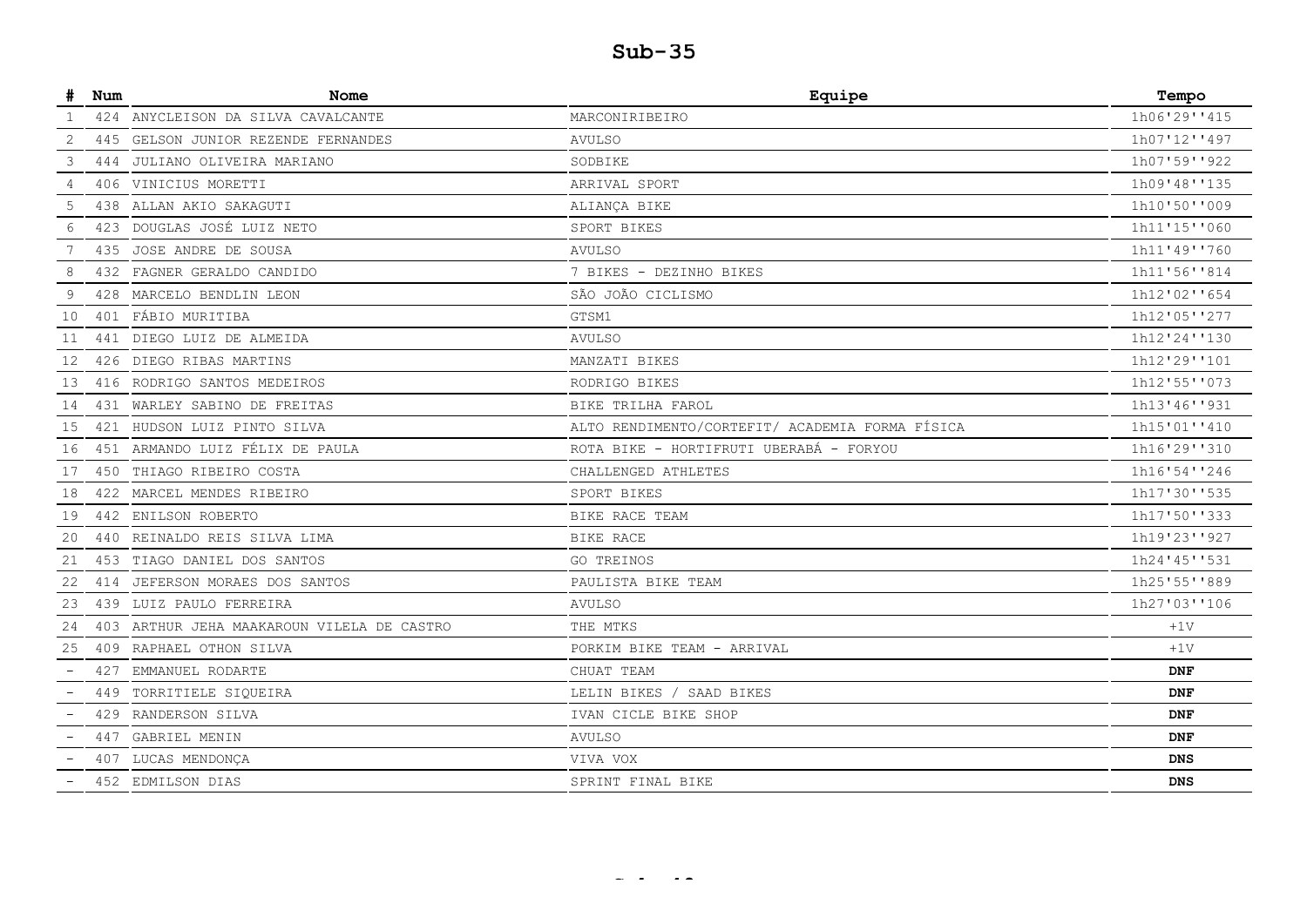| #                        | Num | Nome                                     | Equipe                                                   | Tempo        |
|--------------------------|-----|------------------------------------------|----------------------------------------------------------|--------------|
|                          |     | 513 DIVONEI BISPO DOS SANTOS             | CAFE 2 DE JULHO                                          | 1h06'44''717 |
| 2                        |     | 532 ALEXANDRE DE PAULA FERREIRA          | MOOVE                                                    | 1h08'06''625 |
| 3                        |     | 548 DIOGO MALAGON                        | 4 FUN BIKE CENTER                                        | 1h08'32''100 |
| 4                        |     | 504 LUIZ EDUARDO FERREIRA                | <b>OGGI BIKES</b>                                        | 1h09'11''697 |
| 5                        |     | 552 THIAGO MACHADO                       | <b>AVULSO</b>                                            | 1h09'23''265 |
| 6                        |     | 508 KILDER DE MELO SILVA                 | AUDAX LEMOS RACING                                       | 1h09'47''345 |
| 7                        |     | 524 SÉRGIO SOARES CRUZ                   | SAO JOAO                                                 | 1h10'17''606 |
| 8                        |     | 502 MARCUS VINICIUS RODRIGUES E SILVA    | <b>AVULSO</b>                                            | 1h10'44''721 |
| 9                        |     | 512 FAUSTO GONÇALVES DE OLIVEIRA         | DANTAS BIKES/FAZ ATLETA/GOV. BAHIA/SICREDI               | 1h10'58''769 |
| 10                       |     | 540 JOAQUIM ALVES MENEZES DE SÁ          | ESCOLINHA TEAM PRO                                       | 1h11'28''861 |
| 11                       |     | 535 LUIZ LEONARDO DE OLIVEIRA PINHEIRO   | <b>AVULSO</b>                                            | 1h13'25''091 |
| 12                       |     | 501 JORGE LUIZ FERRIANI DE CASTRO        | <b>AVULSO</b>                                            | 1h13'26''021 |
| 13                       |     | 553 GUILHERME NOVAES BORGES              | BOX 18                                                   | 1h13'27''821 |
| 14                       |     | 517 BRUNO DORNAS                         | <b>AVULSO</b>                                            | 1h14'14''300 |
| 15                       |     | 514 ANDRE CARDOSO CARLUCCIO              | <b>AVULSO</b>                                            | 1h14'39''937 |
| 16                       |     | 551 DIEGO HENRIQUE                       | UAI BIKE                                                 | 1h17'57''810 |
| 17                       |     | 506 MARCUS VINICIUS PAIVA FRANÇA ÁLVARES | MRV CONSTRUTORA / MOOVE / IMPACTO BIKE                   | 1h18'11''735 |
| 18                       |     | 529 ALEXANDRE DOS REIS (XTR)             | SPRINT BIKERS RACING / TRINX BIKE BRASIL/SUL MINEIRO XCO | 1h18'21''045 |
| 19                       |     | 544 HUGO JOSÉ TOLEDO LOPES               | SPORTIF/DA MATTA                                         | 1h18'42''487 |
| 20                       |     | 525 WENDERSON DE BRITO                   | TIME RAISA GOULÃO                                        | 1h20'32''383 |
| 21                       |     | 550 ÍCARO VANZELA PIZZO                  | <b>AVULSO</b>                                            | 1h22'39''248 |
| 22                       |     | 531 GUILHERME DAVID DANTAS               | ARANTES CICLOPEÇAS                                       | 1h24'43''703 |
| 23                       |     | 515 RAFAEL DAVI ALVES                    | <b>IVAN</b>                                              | 1h25'45''497 |
| 24                       |     | 537 LEONARDO JOSÉ DOS SANTOS             | M.K.O.CORP./DURABLOT/BOLSAATLETAILHABELA/PMI             | $+1V$        |
| 25                       |     | 511 HENRIQUE FERREIRA DE QUEIROZ         | <b>AVULSO</b>                                            | $+1V$        |
|                          |     | 547 SERGIO FURTADO                       | <b>AVULSO</b>                                            | <b>DNF</b>   |
|                          | 528 | MÁRCIO SALGUEIRO                         | AHAU TEAM                                                | <b>DNF</b>   |
|                          |     | 519 ANTÔNIO NETO                         | <b>AVULSO</b>                                            | <b>DNF</b>   |
|                          |     | 546 DERISLEY ANDERSON                    | CLIMBER RACE                                             | <b>DNF</b>   |
|                          |     | 536 GERALDO JUNIOR                       | <b>G1BIKESPORT</b>                                       | <b>DNF</b>   |
|                          |     | 526 PEDRO FILHO                          | <b>AVULSO</b>                                            | <b>DNS</b>   |
| $\overline{\phantom{a}}$ |     | 554 MARCUS SILVA                         | <b>AVULSO</b>                                            | <b>DNS</b>   |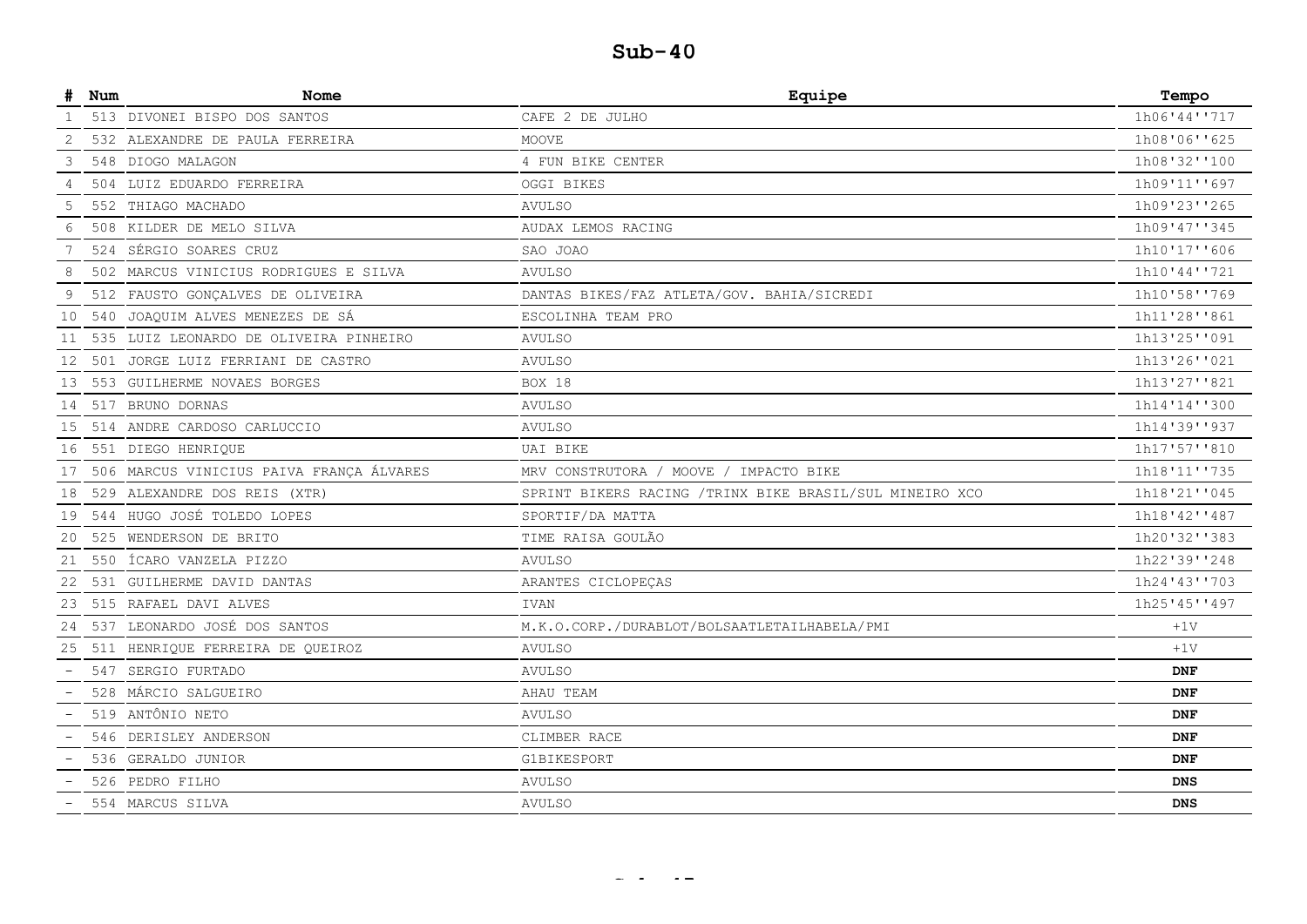|    | Num  | Nome                                     | Equipe                                      | Tempo        |
|----|------|------------------------------------------|---------------------------------------------|--------------|
|    |      | 631 EDIVANDO DE SOUZA CRUZ               | FIRST BIKES                                 | 1h08'58''891 |
| 2  |      | 603 MARCONI SOARES RIBEIRO               | MARCONI RIBEIRO TREINAMENTOS                | 1h10'24''269 |
| 3  |      | 604 LUCIANO BORIM                        | FIRMINO RACING                              | 1h10'58''013 |
| 4  |      | 617 ADRIANO MARTINS                      | LOURENZO VEICULOS                           | 1h11'57''941 |
| 5  |      | 612 FLAVIO ELIAS DA SILVA                | PREFEITURA MUNICIPAL DE ATOS                | 1h13'49''049 |
| 6  | 606  | JOAO EDUARDO CEROUEIRA SODRE             | JV PERFORMANCE E REABILITAÇÃO ESPORTIVA     | 1h14'13''733 |
| 7  | 625. | DAIVYSON ALVES CUNHA                     | DEIVINHO CHAVEIRO SPA DA BIKE               | 1h14'23''413 |
| 8  | 628  | EDSON LUIZ CORRADI                       | LA MAGLIA AR STOP AGRO MAO                  | 1h14'40''495 |
| 9  | 632  | MAURICIO SANFORD FONTENELLE NETO         | MF TREINAMENTOS, VELON                      | 1h15'38''738 |
| 10 |      | 644 WAGNO ANTONIO DA SILVA               | <b>AVULSO</b>                               | 1h16'07''149 |
| 11 |      | 619 WILLIAM EUSTÁQUIO CORRÊA             | MTB BH/ BIKE RACE                           | 1h17'01''211 |
| 12 | 629  | MAURICIO G RESENDE                       | Ophicina bike shop                          | 1h17'09''955 |
| 13 |      | 638 DANIEL BERTURO                       | AJC RODRIGO BIKE HIDROMAR MAUAD AGROTECH    | 1h17'39''396 |
| 14 | 622  | CELSO LUIZ LANES JUNIOR                  | BIKE TRILHA/FAROL ENERGIA                   | 1h17'59''108 |
| 15 | 639  | PLINIO DE SOUZA CASTRO                   | LAB CYCLING                                 | 1h18'09''601 |
| 16 |      | 624 FABIO PEREIRA DUPIM                  | BIKE TRILHA E FAROL ENERGIA                 | 1h18'31''639 |
| 17 |      | 613 ITAMAR PEDRO ALMEIDA DA CUNHA        | BW BIKES                                    | 1h18'58''028 |
| 18 | 607  | ANDRÉ NOGUEIRA DE OLIVEIRA               | LAGOS RACING                                | 1h22'48''002 |
| 19 |      | 618 HUANDEL CRISTIANO ALBERGUINI         | ADECIJO JOAÇABA                             | 1h23'04''958 |
| 20 |      | 626 ALEXANDRE HENRIQUE VEROLLA           | WOLF RIDE                                   | 1h23'18''080 |
| 21 |      | 642 CLEITON RODRIGUES MATOS JÚNIOR       | MEGA BIKE / ESCULTURA ESPORTES              | 1h24'11''517 |
| 22 |      | 605 ALEJANDRO PALMA                      | FEDERACION ARGENTINA DE CICLISMO DE MONTAÑA | 1h27'03''196 |
| 23 |      | 643 CISLANIO PEREIRA ESTACIO DE OLIVEIRA | ROTA BIKE / ESCULTURA ESPORTES / FORYOR     | 1h34'07''854 |
|    |      | 640 RODRIGO CELEGHINI                    | PEDALSHOP RACING TEAM                       | <b>DNF</b>   |
|    |      | 634 ANTONIO OLIVEIRA                     | <b>AVULSO</b>                               | <b>DNF</b>   |
|    | 630  | LUIS (MINEIRO)                           | AVULSO                                      | <b>DNF</b>   |
|    | 608  | IGOR NETO                                | BIKE RACE TEAM                              | <b>DNF</b>   |
|    | 627  | LUCAS LEONEL                             | WOLF RIDE                                   | <b>DNF</b>   |
|    | 635  | HUGO NETO                                | OCE SPECIALIZED                             | <b>DNS</b>   |
|    |      | 633 JOSE JUNIOR                          | ASSESSORIA FONTENELLE                       | <b>DNS</b>   |
|    | 611  | PEDRO FEROLLA                            | <b>AVULSO</b>                               | <b>DNS</b>   |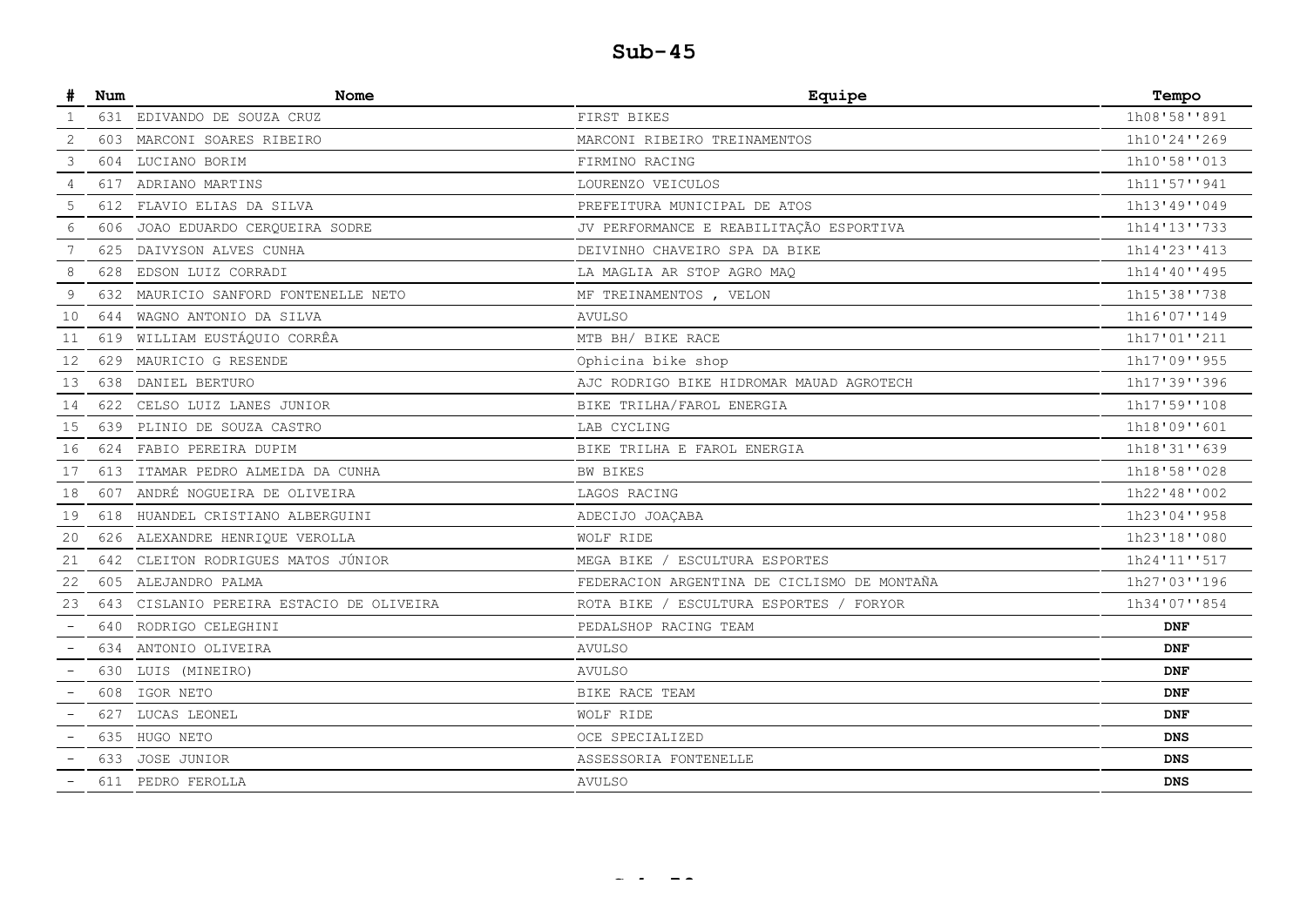| #  | Num | Nome                               | Equipe                                       | Tempo        |
|----|-----|------------------------------------|----------------------------------------------|--------------|
|    |     | 712 LEANDRO ANDRE RAMBO            | MIAMI BIKE / SMEL FOZ                        | 1h11'12''299 |
|    | 710 | GUSTAVO RIBEIRO JORGE              | CADENCE                                      | 1h11'50''661 |
| 3. |     | 718 JOÃO ERILDO SILVA              | SOCABOTARACINGTEAM                           | 1h15'30''314 |
|    | 719 | SANDRO CONTINS DA SILVA            | IMPACT GAMES                                 | 1h16'23''197 |
|    |     | 707 JULIO CESAR COSTA SOARES SOUTO | BICICLETARIA RACING TEAM                     | 1h20'16''812 |
|    |     | 722 JOSÉ MAURO GONÇALVES CAJADO    | MEGA BIKE                                    | 1h20'56''005 |
|    |     | 715 GUSTAVO VILELA DE MORAES       | AUDAX / BIKE SHOW / FAMÍLIA VILELA BIKE TEAM | 1h21'29''074 |
| 8  |     | 716 ALEXANDRE DE OLIVEIRA COSTA    | ALDEIA BIKE CENTER MAIRIPORÃ                 | 1h21'44''932 |
| 9  |     | 713 EDUARDO VIANA COELHO           | CICLE VIANA                                  | 1h21'52''289 |
| 10 | 709 | MARCELO GARCIA                     | MARCELO FERRAMENTAS                          | 1h29'38''105 |
| 11 |     | 720 ALEXANDRE MONTEIRO DO PRADO    | CICLO ASSUNÇÃO                               | $+1V$        |
| 12 |     | 708 RODRIGO ARNOLD POMA            | POMA BIKE FIT                                | $+1V$        |
|    |     | 702 MARCIO RAVELI                  | GTSM1                                        | <b>DNF</b>   |
|    |     | 704 RONALDO PEREIRA                | AVULSO                                       | <b>DNS</b>   |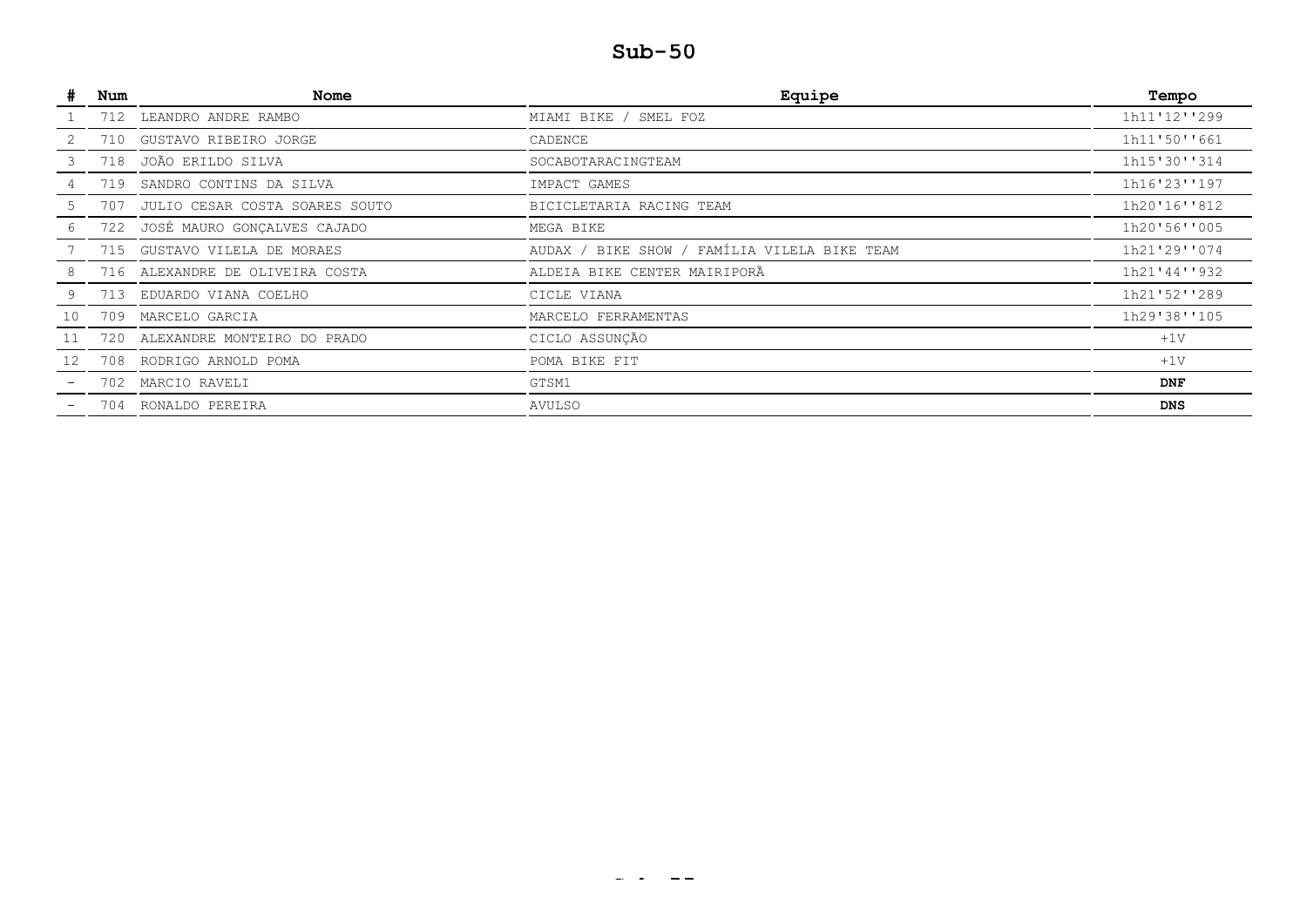|    | Num  | <b>Nome</b>              | Equipe               | Tempo        |
|----|------|--------------------------|----------------------|--------------|
|    | 1255 | IVANIR TEIXEIRA LOPES    | CEMIL                | 56'21''335   |
| 2  | 1254 | JOSÉ APARECIDO DA SILVA  | AVULSO               | 58'51''824   |
| 3  | 1270 | RONALDO OLIMPIO DA COSTA | LELIN BIKES          | 1h00'16''201 |
|    | 1257 | LUIZ LOTTI NETO          | HOTEL NACIONAL INN   | 1h00'39''685 |
| 5  | 1258 | LUCA MOIOLI              | MOUNTAIN BIKE BH     | 1h00'51''375 |
| 6  | 1269 | EDSON FERREIRA LIMA      | FLBIKES              | 1h01'58''684 |
|    | 1262 | CELSO FIGUEIRA DE MELLO  | CLINICA VISTA ALEGRE | 1h02'37''517 |
| 8  | 1252 | EDUARDO MARQUES BRAZ     | TRITT AVENTURA       | 1h04'06''713 |
| 9  | 1256 | FABIO TEIXEIRA NETO      | OCE                  | 1h06'33''118 |
| 10 | 1251 | EZEQUIEL BARBOSA         | <b>AVULSO</b>        | 1h07'09''725 |
| 11 | 1253 | LUIZ EDUARDO LANCINI     | AAZ                  | 1h09'55''308 |
| 12 | 1266 | MARCELO CHEFER KOCH      | FINE CROCHET         | 1h10'57''875 |
|    | 1261 | SEAN SPEED               | CIMTB TEAM           | <b>DNF</b>   |
|    | 1265 | LÚCIO ESTANISLAU         | AVULSO               | <b>DNF</b>   |
|    | 1263 | ALEXANDRE COSTA          | G1 BIKE SPORT        | <b>DNS</b>   |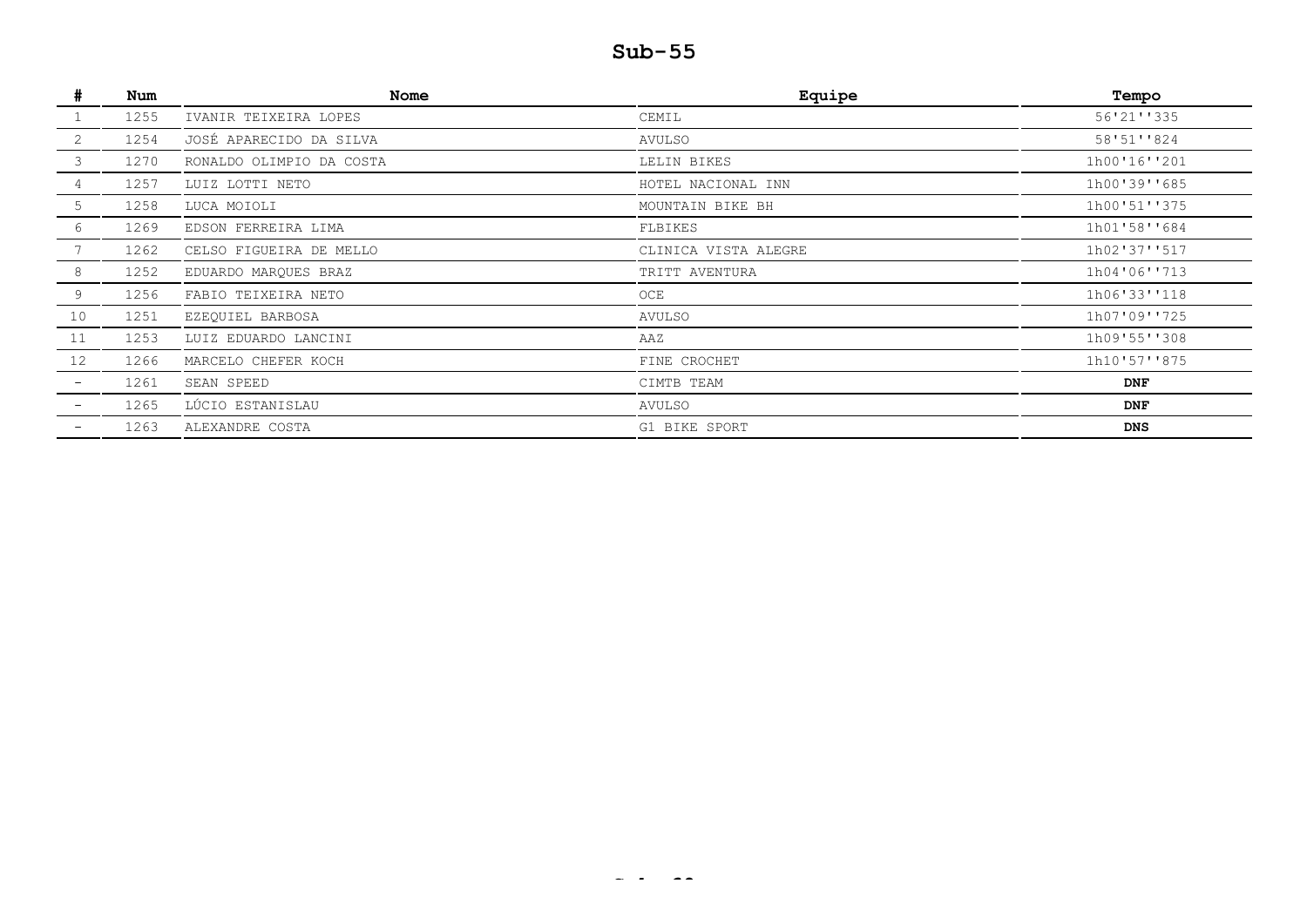| Num     | Nome                                       | Equipe                                          | Tempo        |
|---------|--------------------------------------------|-------------------------------------------------|--------------|
| 1 1008  | PABLO MAURICIO RODRIGUEZ                   | ORPHANS AFRICA                                  | 59'51''620   |
|         | 2 1015 RICARDO GOMES LEITE                 | KADINHO                                         | 59'52''457   |
|         | 3 1014 EDUARDO JOSE SOUTO SOARES           | TREK                                            | 1h01'25''345 |
|         | 4 1011 RUBERLEI C COUTINHO                 | <b>FOX</b>                                      | 1h02'49''534 |
|         | 5 1010 ADALBERTO GEREZ                     | XCO PORTAL DO SOL                               | 1h07'13''927 |
|         | 6 1007 CARLOS HENRIQUE BARBOSA             | PEDAL PRO                                       | 1h07'54''153 |
|         | 7 1004 SÓSTENES UMBERTO CARDOSO NASCIMENTO | LOUCOS POR TRILHAS / SHCN ESTOFADOS/R20 PILATES | 1h17'11''647 |
|         | 8 1012 DOLIMAR VIEIRA DINIZ                | AVULSO                                          | 1h18'22''883 |
| $-1001$ | EDUARDO RAMIRES                            | OGGI BIKES                                      | DNS          |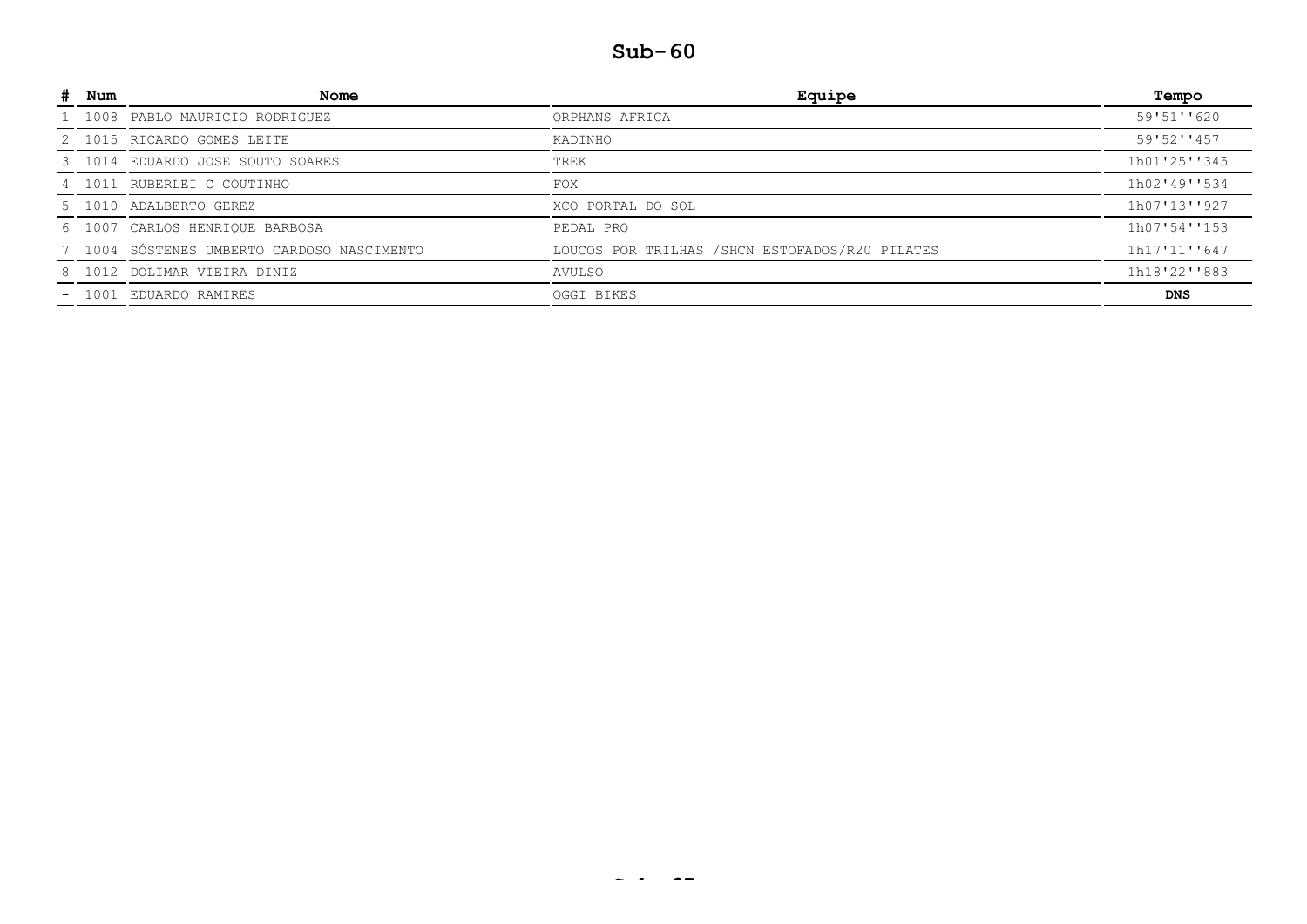|    | Num     | Nome                                 | Equipe                                          | Tempo        |
|----|---------|--------------------------------------|-------------------------------------------------|--------------|
|    |         | 1 1210 LARRY PEREIRA MARTINS         | MONTANHA&AVENTURA                               | 59'59''415   |
|    | 2 1203  | SERGIO EDUARDO DE ALBERNAZ           | BIKENFIX                                        | 1h04'50''212 |
|    |         | 3 1211 DILERMANDO DE FATIMA MELO     | FORMULA BIKE / CENTRALIT / PADARIA ESTER AMARAL | 1h06'04''339 |
|    |         | 4 1209 ANTONIO FRANCISCO DE OLIVEIRA | AUDAX                                           | 1h10'18''506 |
|    |         | 5 1206 JOAO FRANCISCO ROSA           | MAZZA MALHA                                     | 1h15'21''631 |
| 6. | 1208    | LUCIMAR LUCENA VIANA                 | ORPHANS AFRICA                                  | 1h21'01''770 |
|    | $-1205$ | LUIZ COCUZZI                         | LAR COCUZZI TEAM                                | <b>DNF</b>   |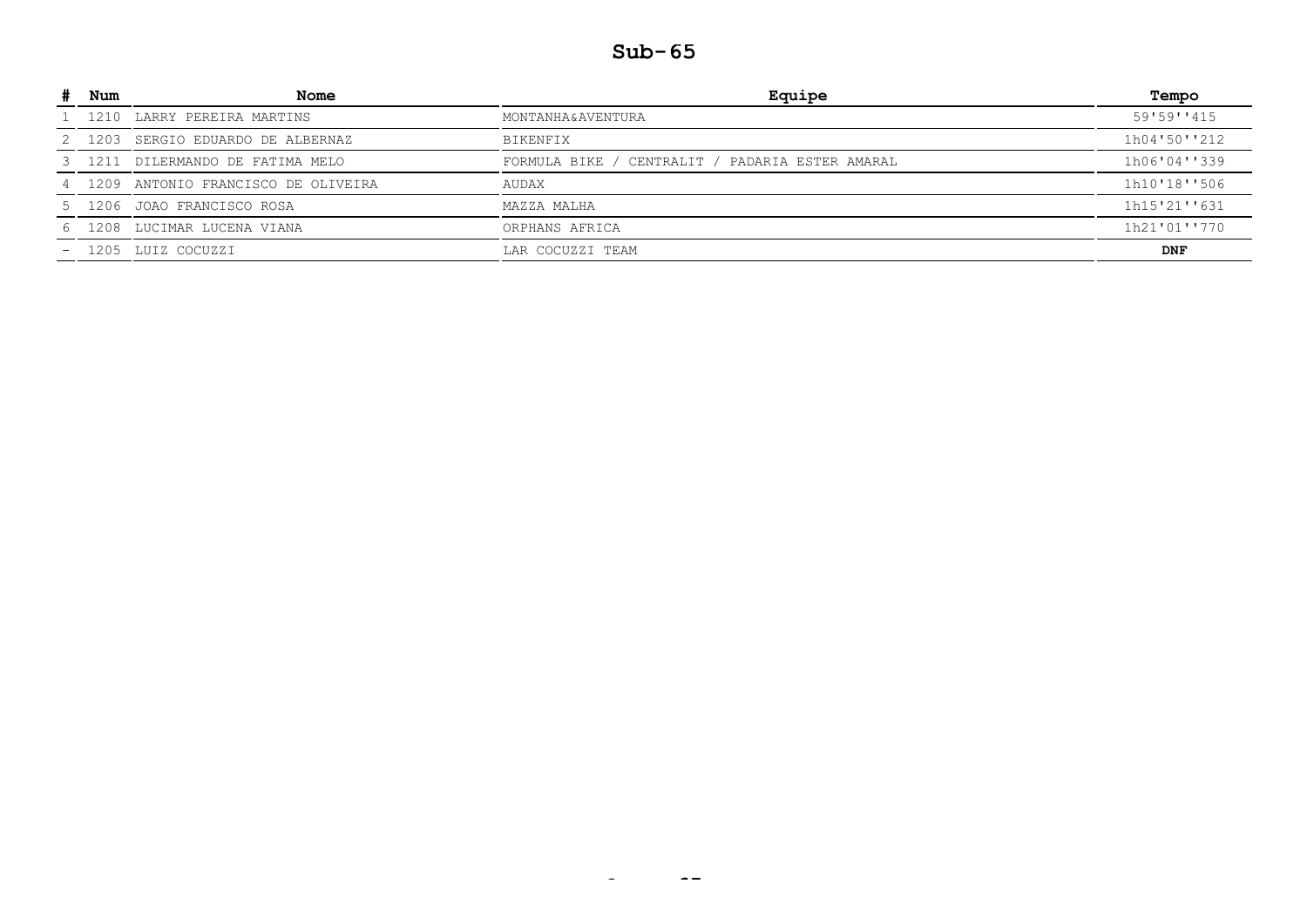#### **Over-65**

| Num  | Nome                     | Equipe                       | Tempo         |
|------|--------------------------|------------------------------|---------------|
| 1975 | LUIS CARLOS NASCIMENTO   | BW BIKES                     | 51'08''358    |
| 1973 | HELIO VILELA DE CARVALHO | SO CRISTO SALVA              | $53'22'$ '233 |
| 1977 | WILTON FREITAS MENDES    | RROCHA/CICLO ARAJA/PETROBULE | 56'13''377    |
| 1976 | CARLOS LUIZ DA SILVA     | AVULSO                       | 56'51''712    |
| 1972 | VALDEMAR FRANCA SOARES   | BIKE MOTOS                   | 1h03'30''639  |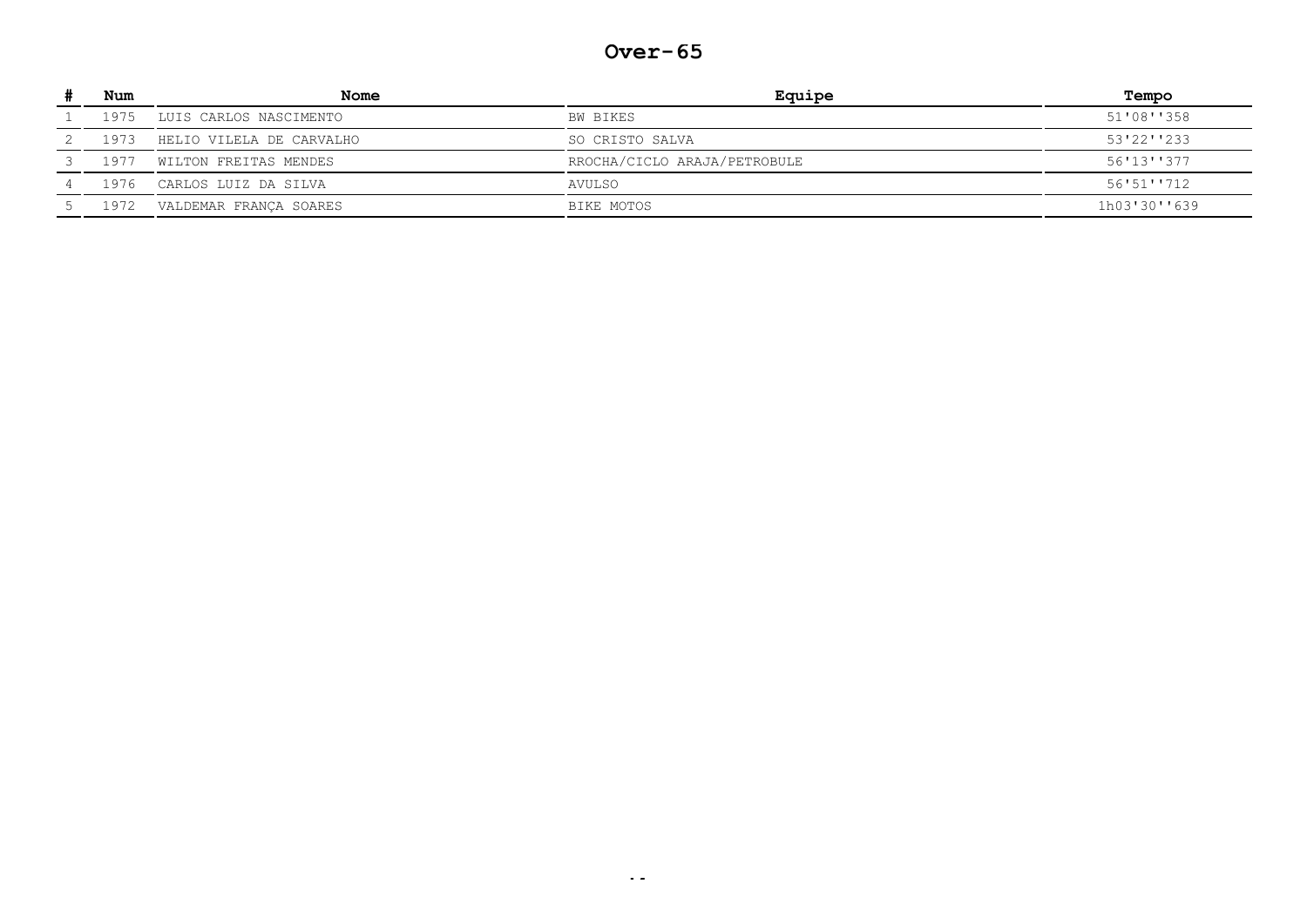# **Super Elite Woman**

|    | Num | <b>Nome</b>                         | Equipe                           | Tempo        |
|----|-----|-------------------------------------|----------------------------------|--------------|
|    | 153 | Isabella MOREIRA LACERDA            | <b>AVULSO</b>                    | 1h33'18''803 |
| 2  | 151 | Leticia Jaqueline SOARES CANDIDO    | SPECIALIZED RACING BR            | 1h34'47''168 |
| 3  | 156 | Hercilia Najara FERREIRA DE SOUZA   | TSW RACING TEAM                  | 1h36'14''809 |
| 4  | 155 | Karen FERNANDES OLIMPIO             | <b>AUDAX</b>                     | 1h41'15''573 |
| 5  | 165 | Luma Diniz GUIMARAES DE CARVALHO    | TRINX BRASIL RACING TEAM         | 1h44'40''310 |
| 6  | 157 | Raiza GOULAO HENRIQUE               | OGGI BIKES                       | 1h45'13''887 |
|    | 160 | Liege Silva WALTER                  | FLY BIKE                         | 1h47'04''137 |
| 8  | 152 | Sara TORRES                         | FEDERACION PARAGUAYA DE CICLISMO | 1h50'22''260 |
| 9  | 159 | Aline SIMOES DE ALMEIDA             | OGGI BIKES                       | $+1V$        |
| 10 | 164 | Stefanye LINDOLFO DA SILVA FERREIRA | HOFFMAN / BIKE PADRÃO            | $+1V$        |
| 11 |     | 169 Jaqueline LEAL DE BORBA         | LAR COCUZZI TEAM                 | $+1V$        |
| 12 | 167 | Luana DA SILVA PATZLAFF             | SICRED                           | $+1V$        |
| 13 | 183 | Marcela LIMA BRAGA MATOS            | CALOI HENRIQUE AVANCINI RACING   | $+1V$        |
| 14 | 162 | Paula Regina NOVAIS GALLAN          | TRINX                            | $+1V$        |
| 15 | 171 | Thays Helena LEMOS GOBO             | 4FUN BIKE CENTER                 | $+2V$        |
| 16 |     | 166 Franciele Daiane MENDON         | WOLF TREINAMENTOS ESPECIALIZADOS | $+2V$        |
| 17 | 182 | Luiza EUZEBIO DE SOUZA              | REVOLUTION BIKES                 | $+2V$        |
| 18 |     | 185 Laurien MIRANDA BARBOSA         | TEAM GROOVE                      | $+2V$        |
| 19 |     | 188 Iara CAETANO LEITE              | <b>RTREINO</b>                   | $+2V$        |
| 20 | 168 | Danielle Maria DE MORAES            | BIKE RACE TEAM                   | $+2V$        |
| 21 | 187 | Rayane DA SILVA SOARES              | <b>AVULSA</b>                    | $+3V$        |
| 22 | 172 | Lorrayne Kethellen ALVES ROCHA      | <b>AVULSO</b>                    | $+3V$        |
| 23 |     | 181 Anelia Soledad PAREDES MEZA     | FEDERACION PARAGUAYA DE CICLISMO | $+3V$        |
|    |     | 170 Livia GARRIDO                   | LAR COCUZZI TEAM                 | <b>DNF</b>   |
|    |     | 184 Gabriela CONSTANCIO             | <b>AVULSO</b>                    | <b>DNF</b>   |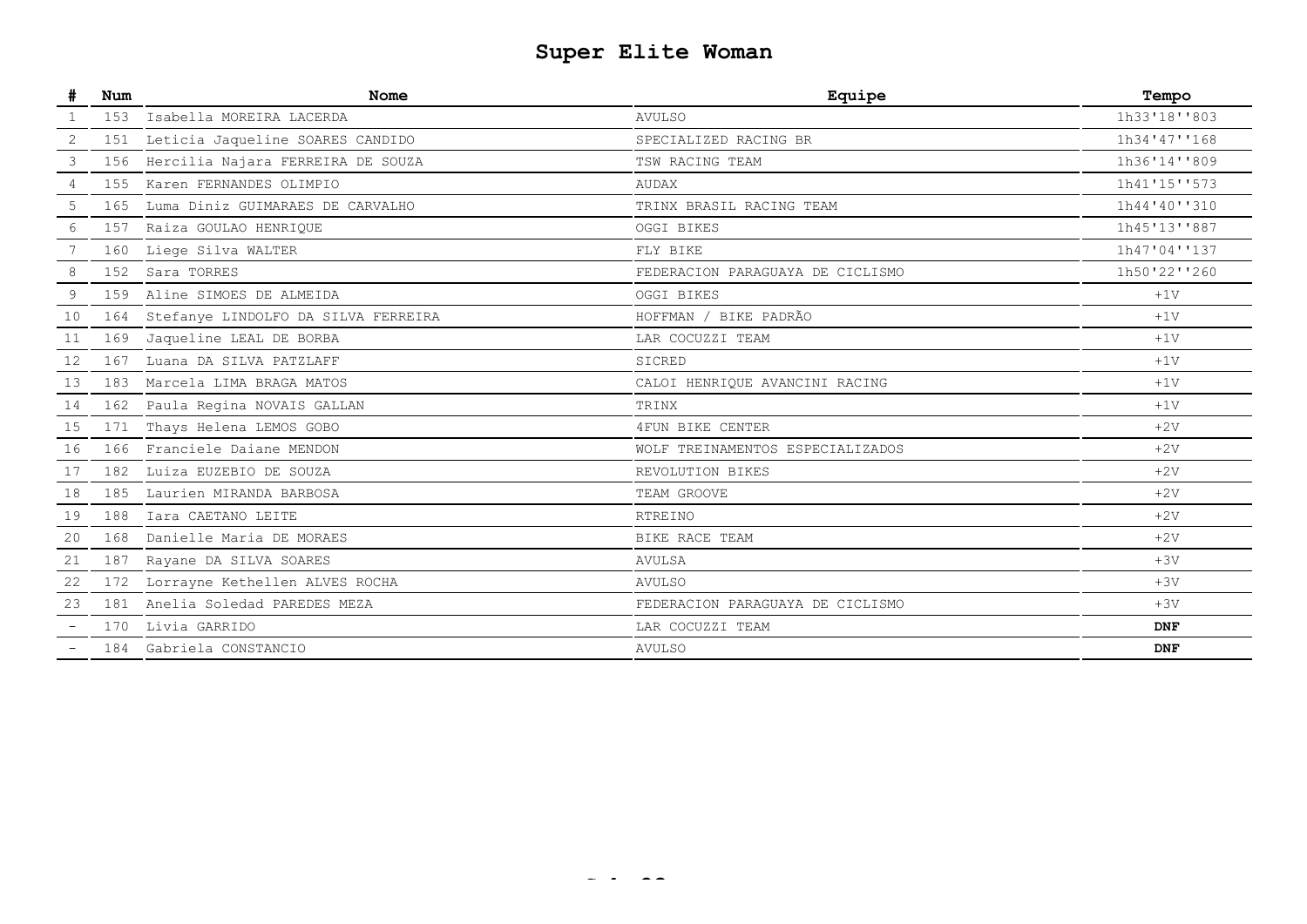### **Sub-23 Fem**

| Num | <b>Nome</b>                 | Equipe                           | Tempo        |
|-----|-----------------------------|----------------------------------|--------------|
| 183 | Marcela LIMA BRAGA MATOS    | CALOI HENRIQUE AVANCINI RACING   | 1h30'49''955 |
| 182 | Luiza EUZEBIO DE SOUZA      | REVOLUTION BIKES                 | $+1V$        |
| 185 | Laurien MIRANDA BARBOSA     | TEAM GROOVE                      | $+1V$        |
| 188 | Iara CAETANO LEITE          | RTREINO                          | $+1V$        |
| 187 | Rayane DA SILVA SOARES      | AVULSA                           | $+2V$        |
| 181 | Anelia Soledad PAREDES MEZA | FEDERACION PARAGUAYA DE CICLISMO | $+2V$        |
| 184 | Gabriela CONSTANCIO         | AVULSO                           | <b>DNF</b>   |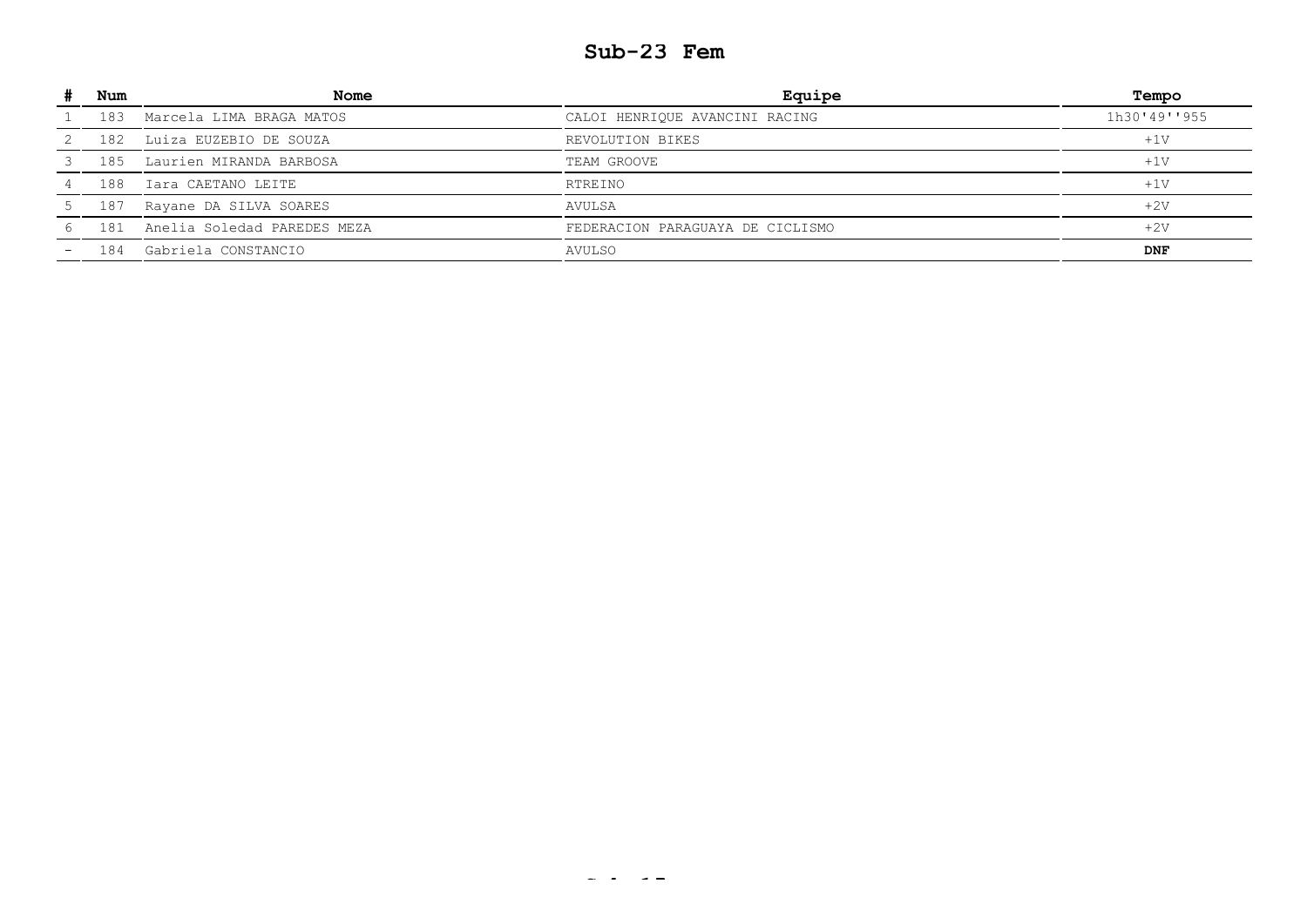### **Sub-15 Fem**

| Num  | Nome                      | Equipe            | Tempo      |
|------|---------------------------|-------------------|------------|
| 3004 | ISABELA GONÇALVES RIBEIRO | AVULSO            | 45'17''181 |
| 3005 | RAMIZA MARCHEZI CARNEIRO  | APOBIKE           | 48'08''161 |
| 3001 | NINA CARVALHO DOS SANTOS  | IKENFIX BIKES     | 48'09''547 |
| 3006 | JULIA SILVA NOBRE SANTOS  | GIGABIKE RACETEAM | 58'08''527 |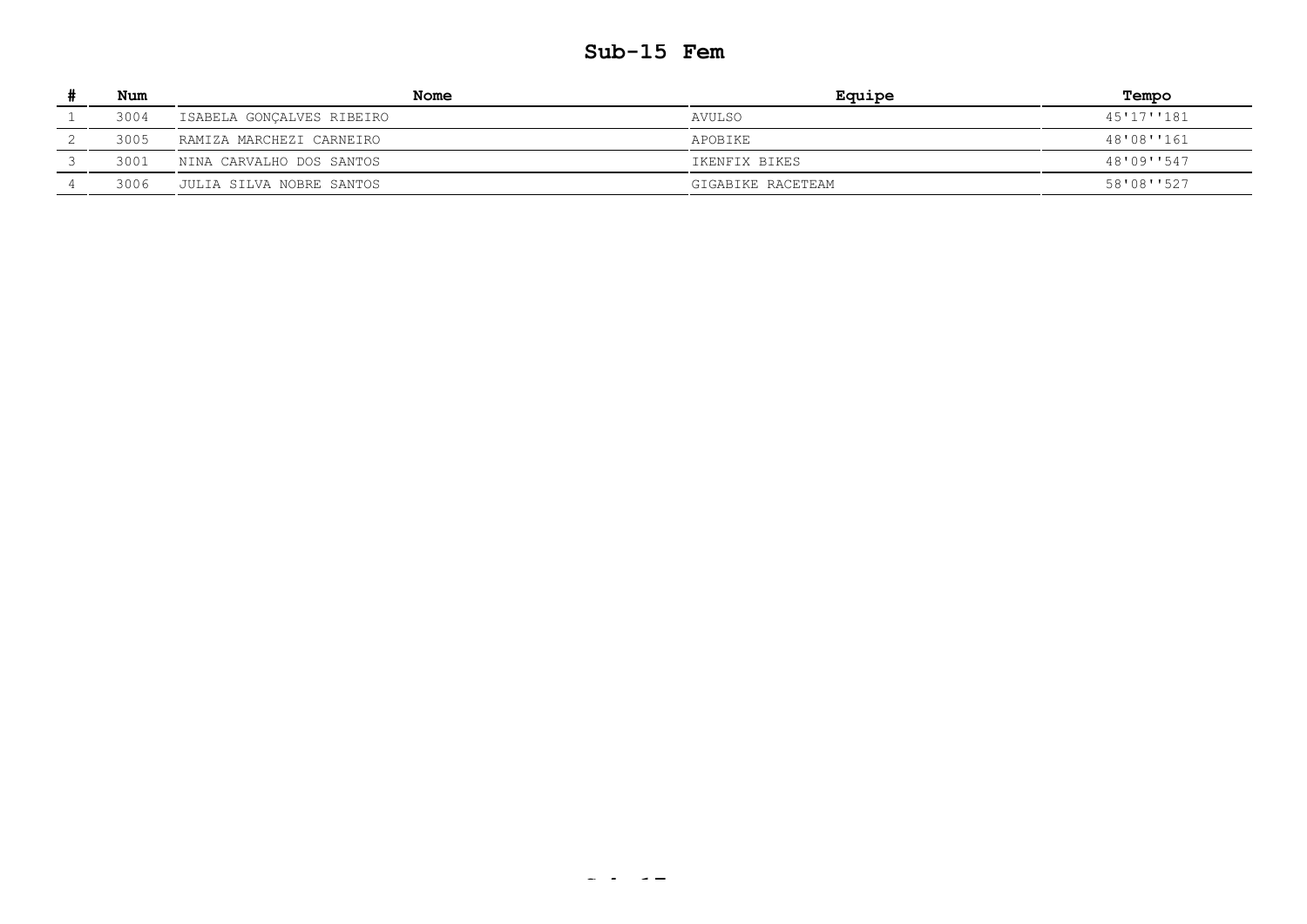### **Sub-17 Fem**

| Num  | Nome                                  | Equipe                           | Tempo      |
|------|---------------------------------------|----------------------------------|------------|
| 1910 | GABRIELA PEREIRA FEROLLA              | AVULSO                           | 43'33''082 |
| 1912 | LUISA ELIAS                           | SO CICLES                        | 45'49''240 |
| 1911 | CAROLINA FERREIRA                     | AVULSO                           | 46'06''340 |
| 1907 | KARINA EVELIN SILVA                   | STOPA VEZON TEAM                 | 48'02''064 |
|      | 1905 ANA LUIZA MENDES OLIVEIRA FRANCO | SICREDI                          | 50'43''151 |
| 1906 | ANNA CLARA ROSA DE SOUSA              | TEAM QUESIA DUARTE               | 59'53''155 |
| 1909 | LETICIA RONSANI                       | FEDERACION PARAGUAYA DE CICLISMO | <b>DNS</b> |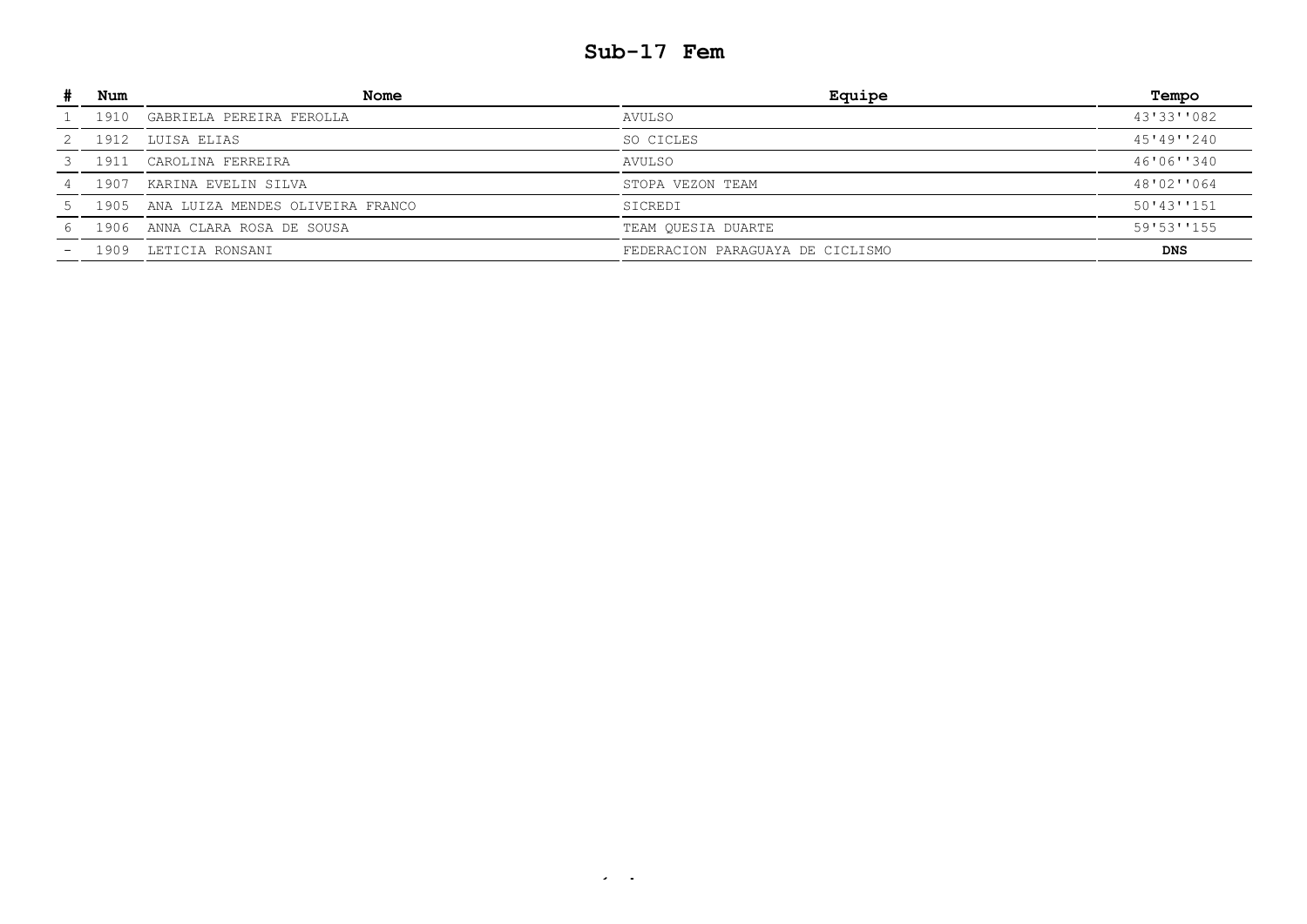# **Júnior Fem**

| Num | <b>Nome</b>                   | Equipe                           | Tempo        |
|-----|-------------------------------|----------------------------------|--------------|
| 963 | GIULIANA SALVINI MORGEN       | SENSE FACTORY RACING             | 1h18'35''544 |
| 968 | LORENA RANCHEL MARQUES FERRAZ | AVULSO                           | 1h26'06''381 |
| 961 | SAMIRA MARTINEZ               | FEDERACION PARAGUAYA DE CICLISMO | 1h29'32''942 |
| 962 | KATHERIN CANDIA               | FEDERACION PARAGUAYA DE CICLISMO | 1h31'55''247 |
| 965 | GABRIELA ZIEL                 | WEKO AMERICA LATINA              | $+1V$        |
| 96  | LUIZA COCUZZI                 | LAR COCUZZI TEAM                 | <b>DNF</b>   |
| 969 | ANA MORAES                    | CARLOS CHAGAS MG                 | <b>DNF</b>   |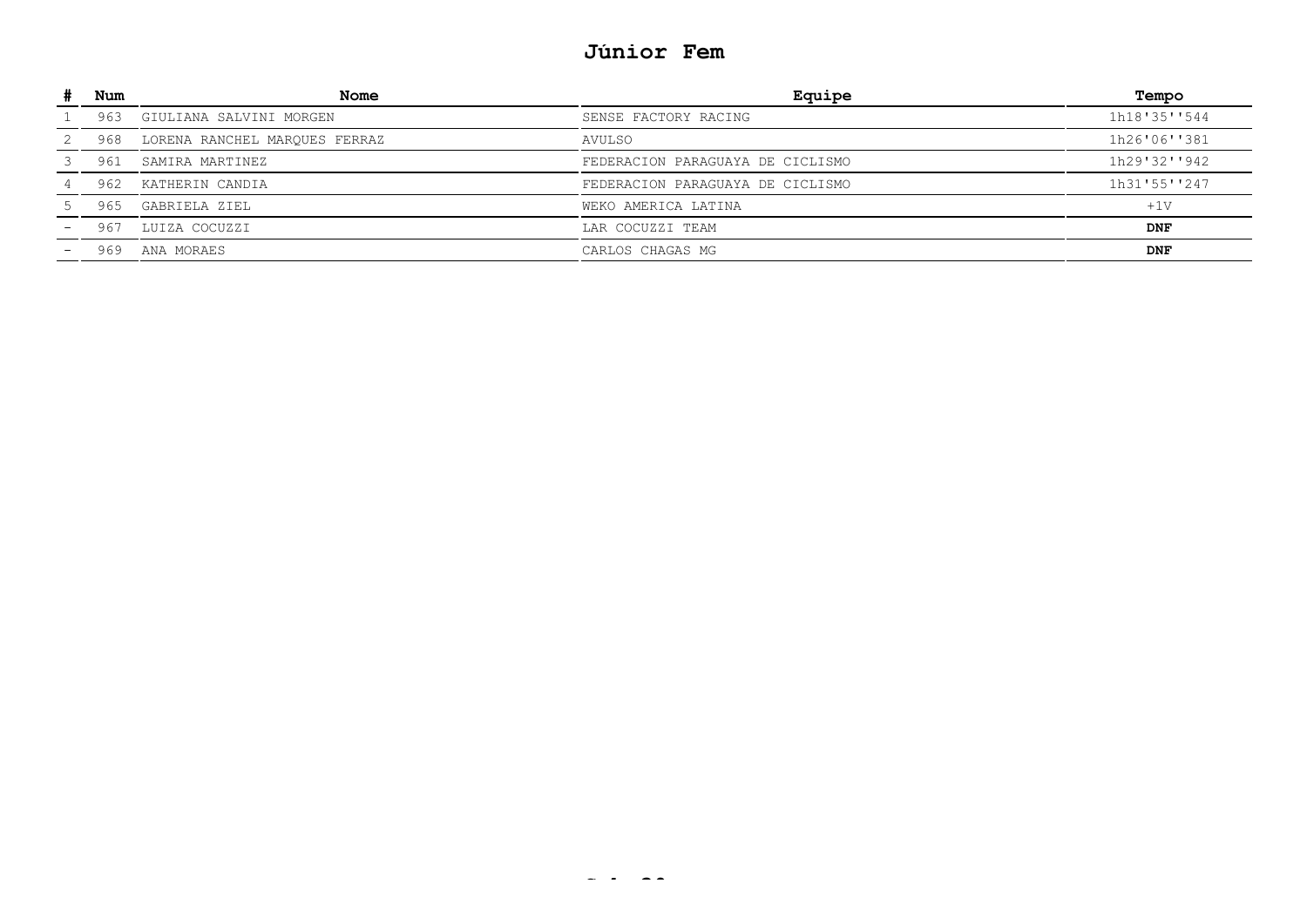### **Sub-30 Fem**

| Num  | Nome                                | .<br>$-$             | Tempo       |
|------|-------------------------------------|----------------------|-------------|
| 3301 | $\sqrt{ }$<br>$\Box$<br>- - - - - - | <b>PRIZE</b><br>DINL | ⊥h0"<br>◡ / |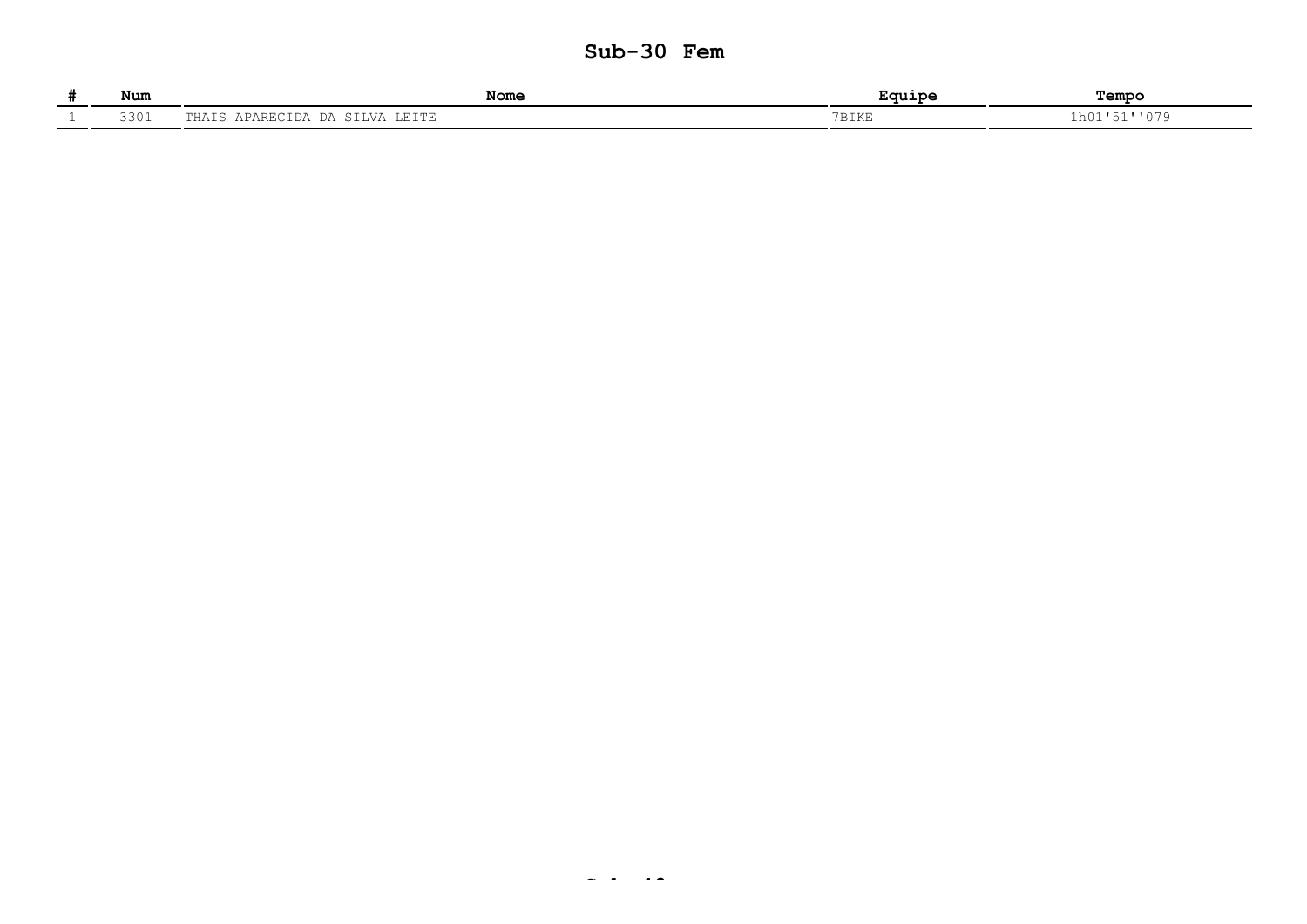# **Sub-40 Fem**

| $\#$ | Num | Nome                                 | Equipe                                      | Tempo       |
|------|-----|--------------------------------------|---------------------------------------------|-------------|
|      | 877 | EMILIANA MARA LOPES SIMÕES           | VERDINHAS DE DIAMANTINA                     | 43'49''727  |
|      | 871 | QUESIA DUARTE MENDES                 | TEAM QUESIA DUARTE                          | 44'07''675  |
| З.   |     | 892 FABIANA BRANDÃO                  | 4FUN BIKECENTER                             | 45'11''983  |
|      | 882 | THAIS MELO                           | PROGRAMA ESCOLA DE ESPORTES                 | 46'09''210  |
|      |     | 893 CAROLINA GARCIA COUTO COLEMAN    | ESTILOVENTURA                               | 49'05''283  |
|      |     | 886 SORAYA SOARES OLIVEIRA DE MORAES | AUDAX/ BIKE SHOW / FAMÍLIA VILELA BIKE TEAM | 51'07''528  |
|      | 888 | ALINE SILVA RIBEIRO                  | AVULSO                                      | 51'58'''915 |
| 8    |     | 891 ANDRÉA CALAZANS ROCHA DIAS       | AVULSO                                      | 53'30''839  |
| 9    | 881 | SABRINA KATANA                       | CHUAT TEAM                                  | 53'54''442  |
| 10   | 887 | REBECA FALCONI CATTA PRETA           | TRIBHECA                                    | 54'56''372  |
| 11   | 873 | VALERIA CARVALHO AVELLAR NEGRINI     | BIKE PADRÃO<br>HOFFMAN                      | 55'45''179  |
| 12   | 889 | RAISSA VIEIRA                        | AVULSO                                      | 56'38''201  |
| 13   |     | 879 BÁRBARA MARCELINO DOMINGUES      | SO DELAS                                    | 57'00''672  |
|      |     | 872 CASSIA OLIVEIRA                  | AVULSO                                      | <b>DNF</b>  |
|      | 878 | SANDRA SANTOS                        | SPORT BIKES                                 | <b>DNF</b>  |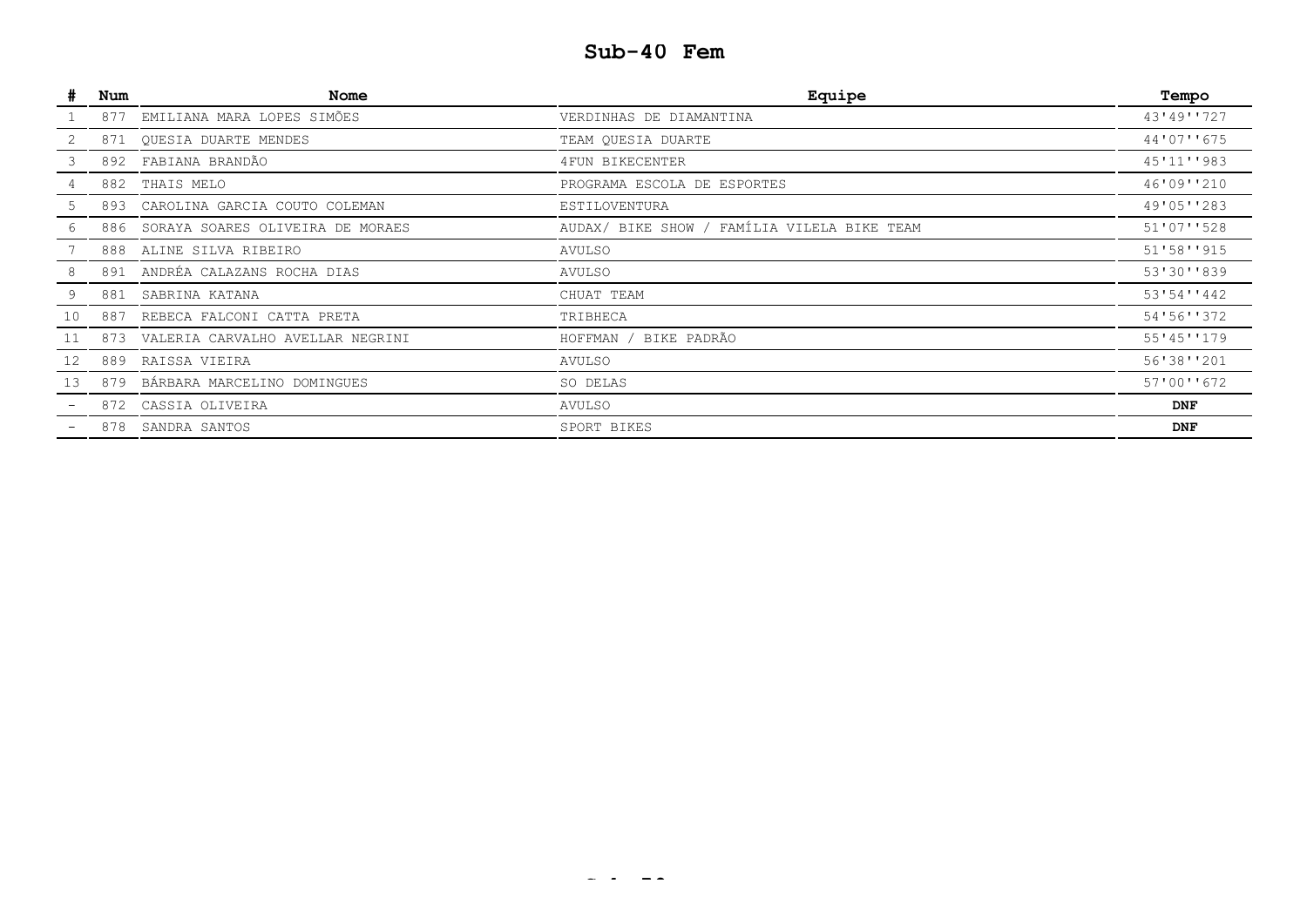### **Sub-50 Fem**

| Num  | Nome                               | Equipe          | Tempo      |
|------|------------------------------------|-----------------|------------|
| 1455 | DANIELLA SCATOLINI DA ROCHA        | AVULSO          | 47'17''534 |
| 1454 | THAIS DE SOUZA FELIX DA CUNHA      | BW BIKE         | 50'53''278 |
| 1457 | CAROLINE COSTA CASTANHEIRA         | AVULSO          | 51'55''241 |
| 1459 | KELLEN CALAZANS COTTA              | ESTILO AVENTURA | 52'54''898 |
| 1456 | KARLA DE OLIVEIRA RAMOS            | AVULSO          | 56'31''195 |
| 1451 | RENATA EVANGELISTA DELGADO REZENDE | CLUBE DA MÃE JF | 59'53''556 |
| 1453 | DANIELA JESUS                      | AVULSO          | <b>DNF</b> |